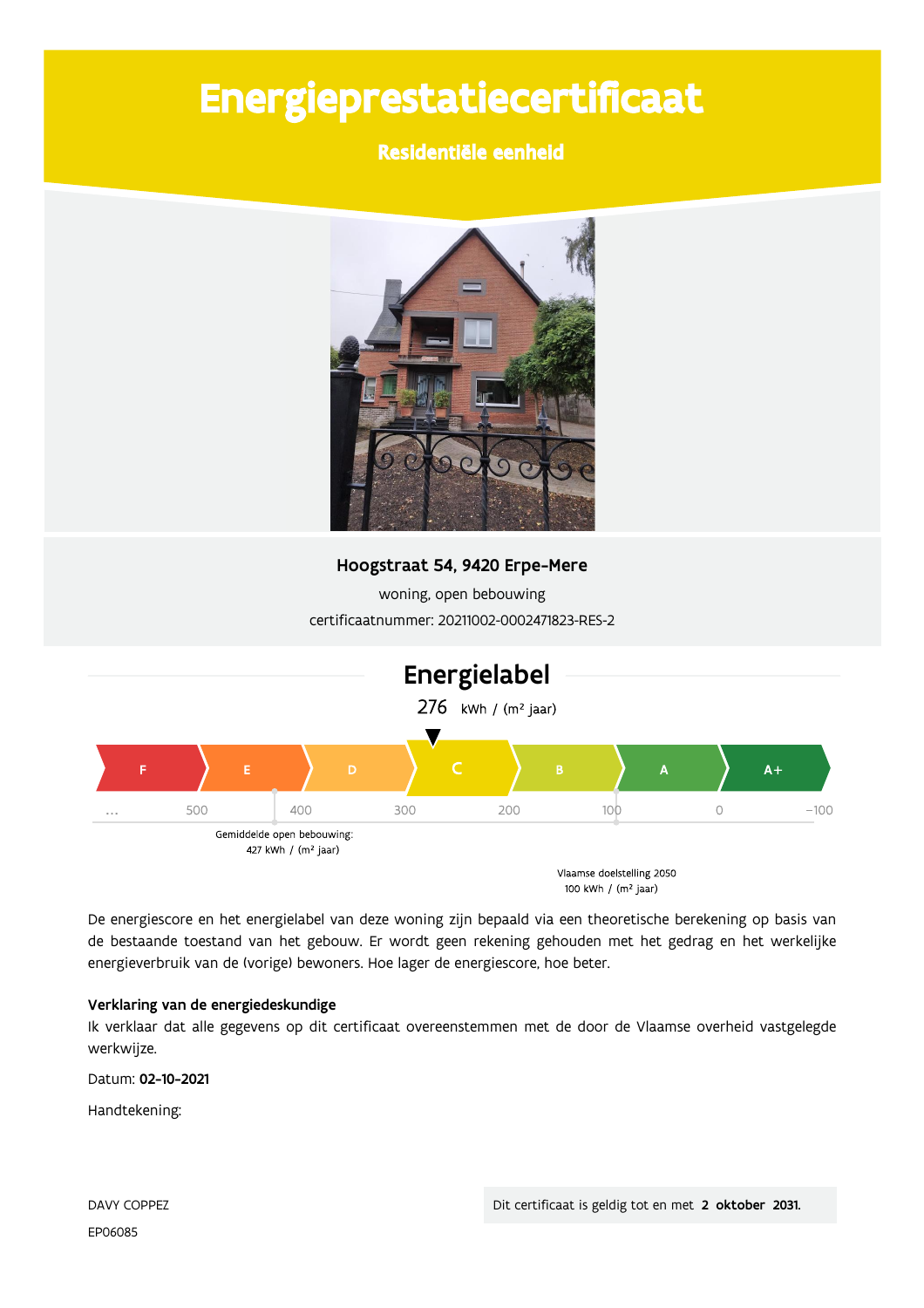## Huidige staat van de woning

### Om met uw woning te voldoen aan de energiedoelstelling, zijn er twee mogelijke pistes:

OF

 $2<sup>7</sup>$ 

#### $(1)$ Inzetten op isolatie en verwarming

U isoleert elk deel van uw woning tot de doelstelling én voorziet  $\mathbf{u}$ een energie-efficiënte verwarmingsinstallatie (warmtepomp, condenserende ketel. (micro-)WKK. efficiënt warmtenet  $\bigcap_{ }$ decentrale toestellen met een totaal maximaal vermogen van 15 W/m<sup>2</sup>).

Energielabel van de woning

U behaalt een energielabel A voor uw woning(= energiescore van maximaal 100 kWh/(m<sup>2</sup> jaar)). U kiest op welke manier u dat doet: isoleren, efficiënt efficiënt ventileren, verwarmen, zonne-energie, hernieuwbare energie ...



Aanwezig

Koeling en zomercomfort Kans op oververhitting



Geen systeem aanwezig Luchtdichtheid

Niet bekend



Zonne-energie

Geen zonneboiler of zonnepanelen aanwezig

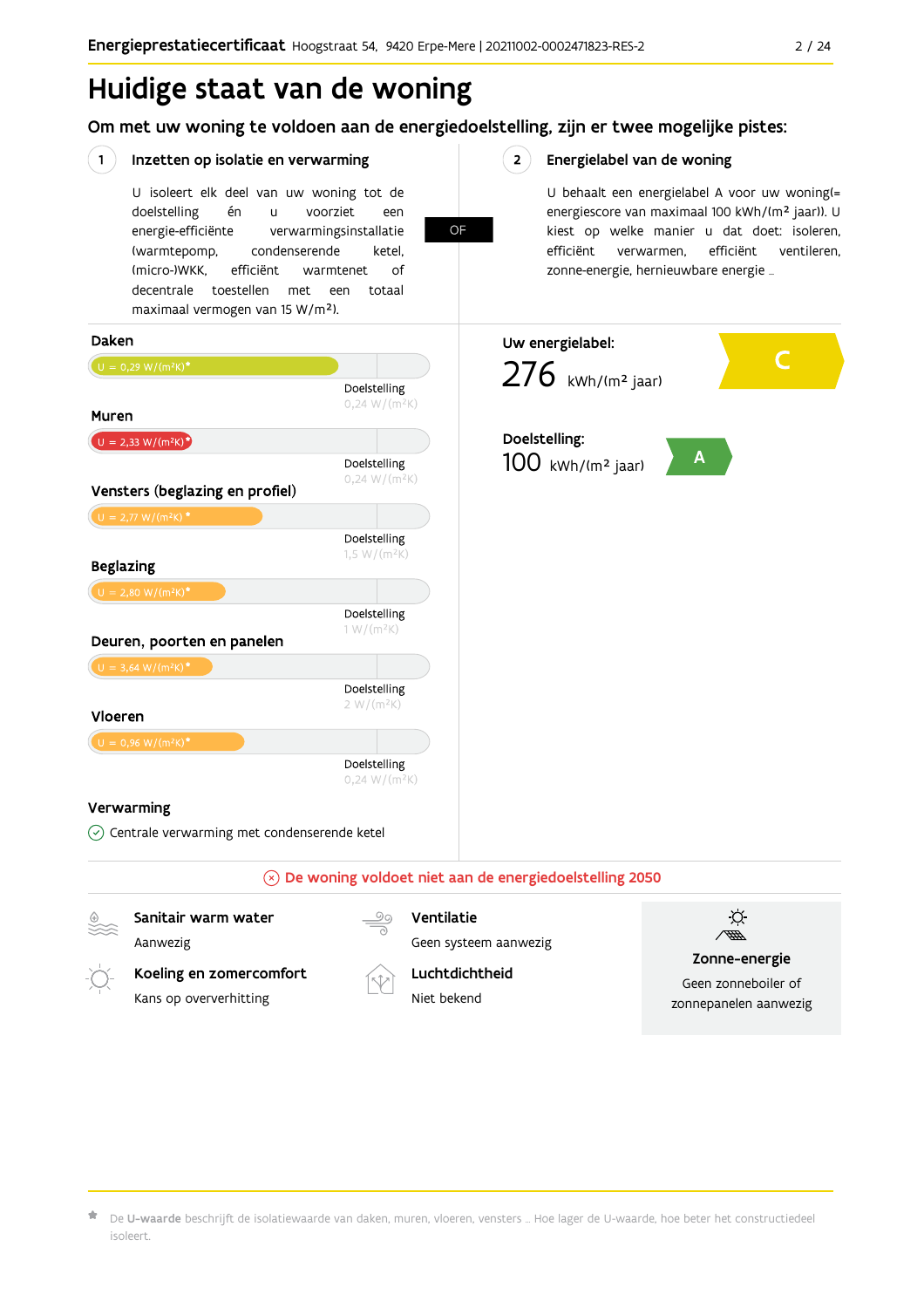## Overzicht aanbevelingen

In deze tabel vindt u aanbevelingen om uw woning energiezuiniger te maken. De aanbevelingen zijn gebaseerd op piste 1. Kunt u ze niet allemaal uitvoeren, dan helpen ze u ook om via piste 2 de doelstelling te halen. Vraag advies aan een specialist voordat u met de renovatiewerken start.

De volgorde in deze tabel is automatisch bepaald en is niet noodzakelijk de juiste volgorde om aan de slag te gaan. Het is louter een eerste indicatie op basis van de energieprestatie.



De prijsindicaties zijn automatisch berekend en kunnen door de energiedeskundige niet aangepast worden. De prijzen zijn bedoeld als indicatie van de gemiddelde marktprijs voor een bepaald type werk. Voor een concrete kostenraming moet u altijd beroep doen op een aannemer of architect. Meer informatie over wat wel en niet inbegrepen is vindt u op pagina 21.

|                                                                                                                                                             | <b>HUIDIGE SITUATIE</b>                                                                                                                    | <b>AANBEVELING</b>                                            | <b>GEMIDDELDE</b><br><b>PRIJSINDICATIE</b> |  |  |  |
|-------------------------------------------------------------------------------------------------------------------------------------------------------------|--------------------------------------------------------------------------------------------------------------------------------------------|---------------------------------------------------------------|--------------------------------------------|--|--|--|
| ⊞                                                                                                                                                           | Muren<br>260 m <sup>2</sup> van de muren is vermoedelijk<br>niet geïsoleerd.                                                               | Plaats isolatie.                                              | € 50 000 / € 76 500                        |  |  |  |
| H                                                                                                                                                           | Vloeren<br>37 m <sup>2</sup> van de vloer is niet geïsoleerd.                                                                              | Plaats isolatie.                                              | € 2 000                                    |  |  |  |
|                                                                                                                                                             | Vensters<br>37 m <sup>2</sup> van de vensters heeft dubbele<br>beglazing. Een deel van de raamprofielen<br>is thermisch weinig performant. | Vervang de vensters of beglazing.                             | € 10 000                                   |  |  |  |
| $\mathbf{H}$                                                                                                                                                | Vloeren<br>86 m <sup>2</sup> van de vloer is vermoedelijk niet<br>geïsoleerd.                                                              | Plaats isolatie.                                              | € 21 000                                   |  |  |  |
|                                                                                                                                                             | Deuren, poorten en panelen<br>2,6 m <sup>2</sup> van de deuren of poorten is<br>onvoldoende geïsoleerd.                                    | Vervang de deuren en poorten.                                 | €4500                                      |  |  |  |
|                                                                                                                                                             | Zonne-energie<br>Er is geen installatie op zonne-energie<br>aanwezig.                                                                      | Overweeg de plaatsing van zonnepanelen<br>of een zonneboiler. | € 4 500 / € 5 000                          |  |  |  |
|                                                                                                                                                             | Daken<br>124m <sup>2</sup> van het dak is redelijk goed<br>geïsoleerd, maar voldoet nog niet aan de<br>energiedoelstelling.                | Overweeg bijkomende isolatie te plaatsen.                     |                                            |  |  |  |
| • Energetisch helemaal niet in orde • Energetisch niet in orde • Zonne-energie • Energetisch redelijk in orde, maar net niet voldoende voor de doelstelling |                                                                                                                                            |                                                               |                                            |  |  |  |

Als er verschillende gangbare uitvoeringsmethodes zijn, worden de prijzen hiervan gescheiden door een schuine streep. Meer detailinformatie vindt u vanaf pagina 21.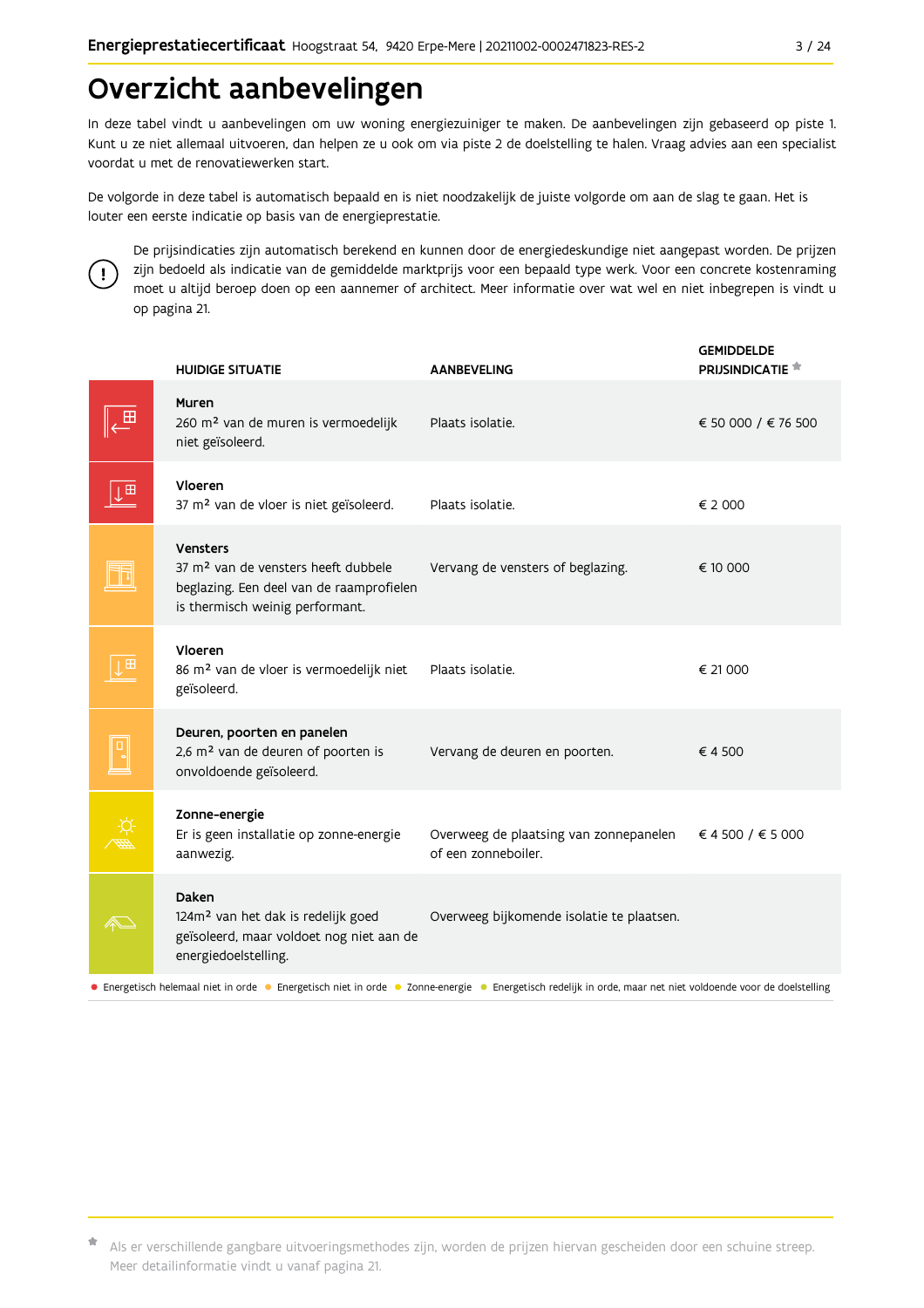#### Energielabel na uitvoering van de aanbevelingen

Als u beslist om uw woning stapsgewijs te renoveren in de hierboven gesuggereerde volgorde, geeft de onderstaande energieschaal een overzicht van waar uw woning zich na elke stap zal bevinden op de energieschaal. Verandert u de volgorde, dan verandert ook de impact van elke maatregel. Dat kan hier niet weergegeven worden.



#### Aandachtspunten

Hou rekening met de volgende aspecten als u uw woning energiezuinig en comfortabeler wilt maken.

Luchtdichtheid: De luchtdichtheid van uw woning is niet gemeten. Een goede luchtdichtheid is nodig om de warmte niet via spleten en kieren te laten ontsnappen. Let er bij de renovatie op dat de werken luchtdicht uitgevoerd worden. U kunt nadien de luchtdichtheid laten meten om eventueel overblijvende lekken op te sporen en uw energielabel mogelijk nog te verbeteren.



Koeling en zomercomfort: Uw woning heeft kans op oververhitting. Overweeg buitenzonwering om de zon zoveel mogelijk buiten te houden tijdens de zomer. Vermijd de plaatsing van een koelinstallatie, want die verbruikt veel energie.

Sanitair warm water: Uw woning beschikt niet over een zonneboiler. Overweeg de plaatsing van een zonneboiler of warmtepompboiler. Daarmee kunt u energie besparen.

#### Let op!

 $(\bot)$ 

 $\hat{N}$ 

De aanbevelingen, aandachtspunten en eventuele prijsindicaties op het energieprestatiecertificaat worden standaard gegenereerd op de wijze die de Vlaamse overheid heeft vastgelegd. Laat u bijstaan door een specialist om op basis van de aanbevelingen en aandachtspunten een concreet renovatieplan op te stellen. De energiedeskundige is niet aansprakelijk voor de eventuele schade die ontstaat bij het uitvoeren van de standaard gegenereerde aanbevelingen of aandachtspunten.

#### Meer informatie?

- Voor meer informatie over het energieprestatiecertificaat, gebruiksgedrag, woningkwaliteit ... kunt u terecht op www.energiesparen.be.
- Meer informatie over uw woning vindt u op uw persoonlijke woningpas. Surf naar woningpas.vlaanderen.be om uw woningpas te bekijken.
- Meer informatie over beter renoveren vindt u op www.energiesparen.be/ikbenoveer.

Gegevens energiedeskundige: **DAVY COPPEZ** Steenbakkerij 73, 9500 Geraardsbergen **FP06085** 

#### **Premies**

Informatie over energiewinsten, subsidies of andere financiële voordelen vindt u op www.energiesparen.be.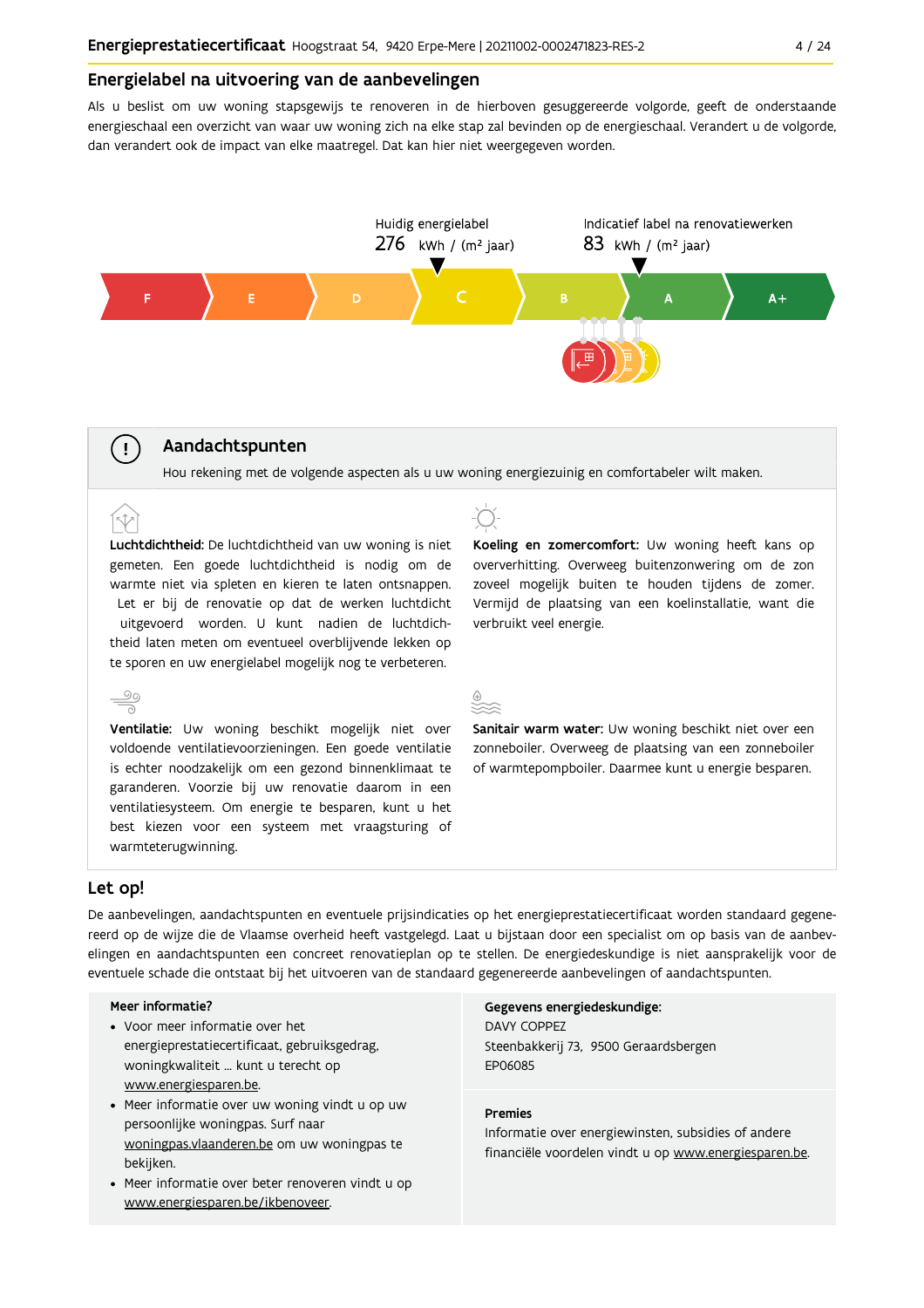## Energieprestatiecertificaat (EPC) in detail

Elk gebouw bestaat uit verschillende onderdelen die met elkaar verbonden zijn. Als u renoveert, kunt u het best al rekening houden met de werken die u later nog gaat uitvoeren.

Dit deel van het energieprestatiecertificaat gaat dieper in op de aanbevelingen van uw woning. Samen met uw architect of andere vakman kunt u op basis hiervan een renovatieplan opstellen.

### Inhoudstafel

| Daken.                           |    |
|----------------------------------|----|
| Vensters en deuren.              | 9  |
| Muren.                           | 12 |
| Vloeren                          | 15 |
| Ruimteverwarming                 | 17 |
| Installaties voor zonne-energie. | 18 |
| Overige installaties             | 20 |
| Toelichting prijsindicaties      | 21 |
|                                  |    |

### 10 goede redenen om nu al te BENOveren

BENOveren is BEter reNOveren dan gebruikelijk is, met hogere ambities op het vlak van energieprestaties, goed gepland en met deskundig advies, zodat ook latere renovatiestappen haalbaar blijven (zie ook www.energiesparen.be/ikbenoveer). Fen geBENOveerde woning biedt veel voordelen:

| Let be provided to morning bread vect voor acters. |                                        |  |  |  |  |  |
|----------------------------------------------------|----------------------------------------|--|--|--|--|--|
|                                                    | 1. Een lagere energiefactuur           |  |  |  |  |  |
|                                                    | 2. Meer comfort                        |  |  |  |  |  |
|                                                    | 3. Een gezonder binnenklimaat          |  |  |  |  |  |
|                                                    | 4. Esthetische meerwaarde              |  |  |  |  |  |
| ς                                                  | 5. Financiële meerwaarde               |  |  |  |  |  |
|                                                    | 6. Nodig voor ons klimaat              |  |  |  |  |  |
|                                                    | 7. Uw woning is klaar voor uw oude dag |  |  |  |  |  |
|                                                    | 8. Minder onderhoud                    |  |  |  |  |  |
|                                                    | 9. Vandaag al haalbaar                 |  |  |  |  |  |

10. De overheid betaalt mee

#### Renoveren of slopen: let op voor asbest!

Asbest is een schadelijke stof die nog regelmatig aanwezig is in gebouwen. In veel gevallen kunnen asbesttoepassingen op een eenvoudige en vooral veilige manier verwijderd worden. Deze werken en eventuele bijhorende kosten zijn niet inbegrepen in het EPC. Voor meer informatie over (het herkennen van) asbest en asbestverwijdering kunt u terecht op www.ovam.be.

### Hoe wordt het EPC opgemaakt?

De eigenschappen van uw woning zijn door de energiedeskundige ingevoerd in software die door de Vlaamse overheid is opgelegd. De energiedeskundige mag zich alleen baseren op zijn vaststellingen tijdens het plaatsbezoek en op bewijsstukken die voldoen aan de voorwaarden die de Vlaamse overheid heeft opgelegd. Op basis van de invoergegevens berekent de software het energielabel en genereert automatisch aanbevelingen en eventueel ook prijsindicaties. Bij onbekende invoergegevens gaat de software uit van veronderstellingen, onder meer op basis van het (ver)bouw- of fabricagejaar. Om zeker te zijn van de werkelijke samenstelling van uw muur, dak of vloer kunt u ervoor kiezen om verder (destructief) onderzoek uit te voeren (losschroeven stopcontact, gaatje boren in een voeg, binnenafwerking tijdelijk verwijderen ...).

Voor meer informatie over de werkwijze, de bewijsstukken en de voorwaarden kunt u terecht op www.energiesparen.be.

### **Energiedoelstelling 2050**

De energiedoelstelling van de Vlaamse Regering is om tegen 2050 alle woningen en appartementen in Vlaanderen minstens even energiezuinig te maken als een energetisch performante nieuwbouwwoning van 2017.

Ten tijde van de opmaak van dit EPC is het nog niet verplicht om aan die energiedoelstelling te voldoen. Denk echter vooruit! Hou nu al zo veel mogelijk rekening met die energiedoelstelling en streef zelfs naar beter.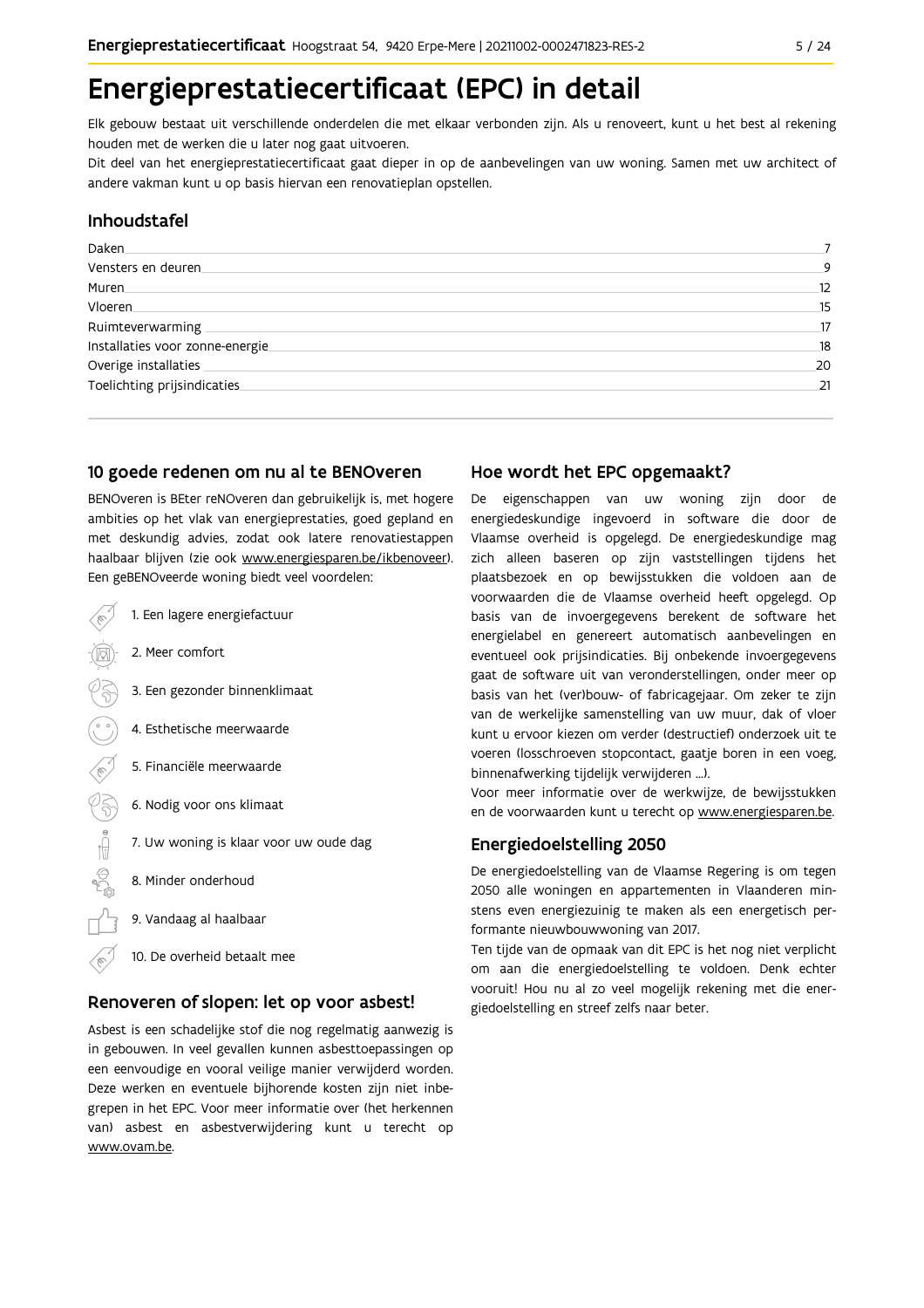### Algemene gegevens

| Gebouw id / Gebouweenheid id                                | 13447935 / 13448969    |
|-------------------------------------------------------------|------------------------|
| Datum plaatsbezoek                                          | 02/10/2021             |
| Referentiejaar bouw                                         | Onbekend               |
| Beschermd volume (m <sup>3</sup> )                          | 882                    |
| Ruimten niet opgenomen in het beschermd volume              | Geen                   |
| Bruikbare vloeroppervlakte (m <sup>2</sup> )                | 334                    |
| Verliesoppervlakte (m <sup>2</sup> )                        | 547                    |
| Infiltratiedebiet $(m^3/(m^2h))$                            | Onbekend               |
| Thermische massa                                            | Half zwaar/matig zwaar |
| Open haard(en) voor hout aanwezig                           | Neen                   |
| Niet-residentiële bestemming                                | Geen                   |
| Berekende energiescore (kWh/(m <sup>2</sup> jaar))          | 276                    |
| Karakteristiek jaarlijks primair energieverbruik (kWh/jaar) | 92.235                 |
| CO2-emissie (kg/jaar)                                       | 23.231                 |
| Indicatief S-peil                                           | 137                    |
| Gemiddelde U-waarde gebouwschil (W/(m <sup>2</sup> K))      | 1,59                   |
| Gemiddeld installatierendement verwarming (%)               | 76                     |

## Verklarende woordenlijst

| beschermd volume                                    | Het volume van alle ruimten die men wenst te beschermen tegen warmteverlies naar<br>buiten, de grond en aangrenzende onverwarmde ruimten.                                                                                                                                 |
|-----------------------------------------------------|---------------------------------------------------------------------------------------------------------------------------------------------------------------------------------------------------------------------------------------------------------------------------|
| bruikbare vloeroppervlakte                          | De vloeroppervlakte binnen het beschermd volume die beloopbaar en toegankelijk is.                                                                                                                                                                                        |
| U-waarde                                            | De U-waarde beschrijft de isolatiewaarde van daken, muren, vensters  Hoe lager de<br>U-waarde, hoe beter de constructie isoleert.                                                                                                                                         |
| R-waarde                                            | De warmteweerstand van een materiaallaag. Hoe groter de R-waarde, hoe beter de<br>materiaallaag isoleert.                                                                                                                                                                 |
| lambdawaarde                                        | De warmtegeleidbaarheid van een materiaal. Hoe lager de lambdawaarde, hoe beter<br>het materiaal isoleert.                                                                                                                                                                |
| karakteristiek jaarlijks primair<br>energieverbruik | De berekende hoeveelheid primaire energie die gedurende één jaar nodig is voor de<br>verwarming, de aanmaak van sanitair warm water, de ventilatie en de koeling van een<br>woning. Eventuele bijdragen van zonneboilers en zonnepanelen worden in mindering<br>gebracht. |
| berekende energiescore                              | Een maat voor de totale energieprestatie van een woning. De berekende energiescore<br>is gelijk aan het karakteristiek jaarlijks primair energieverbuik, gedeeld door de<br>bruikbare vloeroppervlakte.                                                                   |
| S-peil                                              | Een maat voor de energieprestatie van de gebouwschil van een woning. Het S-peil<br>houdt rekening met de isolatie, de luchtdichtheid, de oriëntatie, de zonnewinsten en<br>de vormefficiëntie. Hoe lager het S-peil, hoe energie-efficiënter de gebouwschil.              |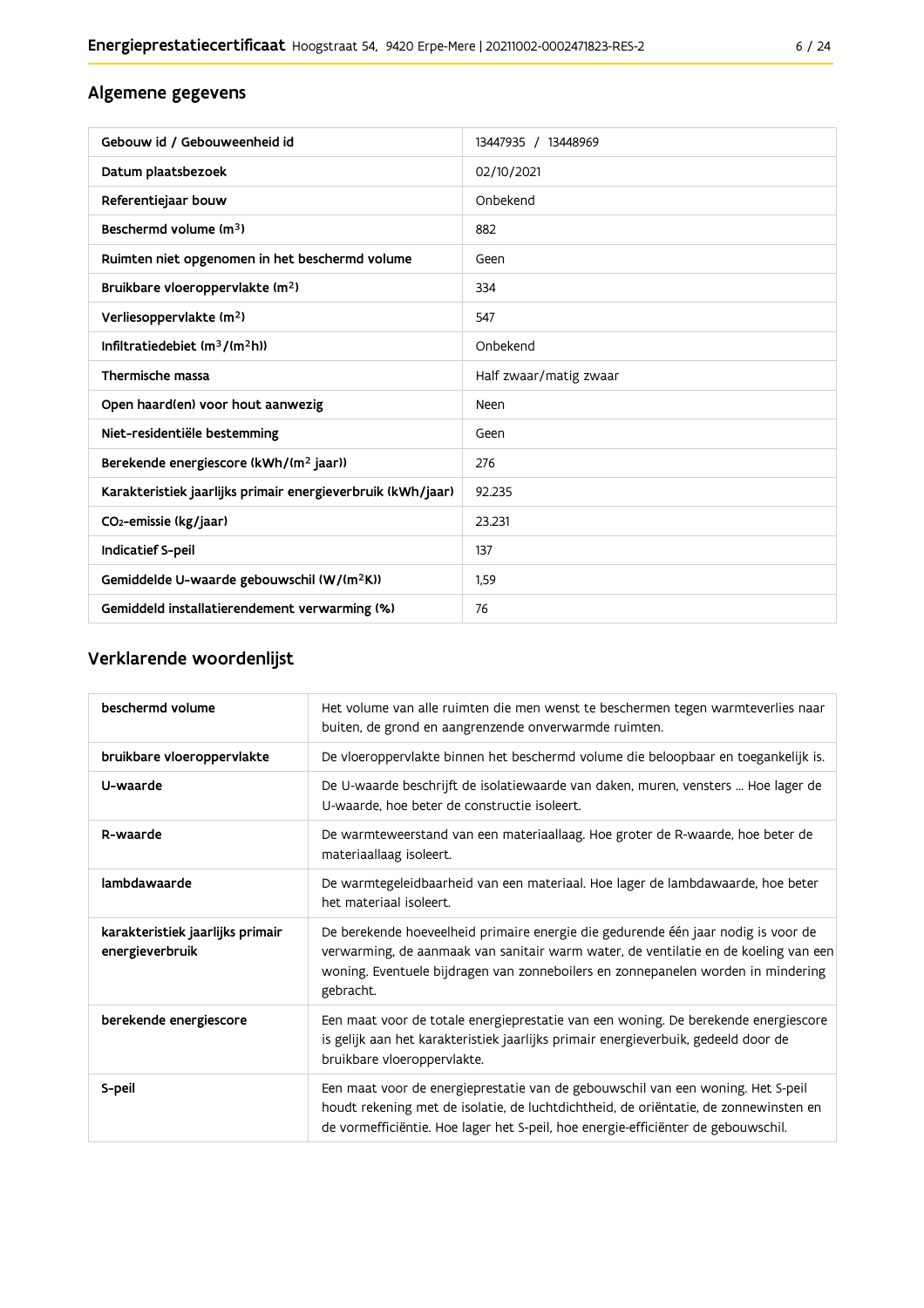## **Daken**



#### Plafond

124 m<sup>2</sup> van het plafond is redelijk goed geïsoleerd, maar voldoet nog niet aan de energiedoelstelling.

Overweeg bij een grondige renovatie bijkomende isolatie in, onder of boven op het plafond te plaatsen.

Bij de renovatie van uw dak kunt u het best streven naar een U-waarde van maximaal 0,24 W/(m<sup>2</sup>K). Dat komt overeen met een isolatielaag van ongeveer 14 cm minerale wol of XPS ( $\lambda_a$  = 0,035 W/(m.K)) of 12 cm PUR ( $\lambda_a$  = 0,027 W/(m.K)). Als u de isolatie van uw platte of hellende dak tussen een houten dakstructuur plaatst, moet u de isolatiedikte verhogen tot minstens 22 cm minerale wol

Hoogstwaarschijnlijk renoveert u uw dak(en) maar één keer grondig. Isoleer daarom meteen maximaal. De energiedoelstelling van 0,24 W/(m<sup>2</sup>K) vormt de basis, maar u kunt altijd streven naar beter.

## Denk vooruit!

- · Isoleert u eerst uw dak en dan uw muren? Verleng dan nu al de dakoversteken zodat de buitenmuurisolatie luchtdicht en zonder koudebrug op de dakisolatie kan aansluiten. Plaats ook de regenwaterafvoer zodanig dat er nog plaats genoeg is om buitenmuurisolatie te plaatsen.
- · Wordt het platte dak een stuk dikker door de isolatie? Hou er dan rekening mee dat u ook de dakgoten, brandmuurtjes, dakranden, gevels ... moet verhogen.
- · Bent u van plan een ventilatiesysteem, zonneboiler of zonnepanelen te plaatsen? Hou dan nu al rekening met de nodige leidingdoorvoeren of dakverstevigingen.
- · Denk bij de renovatie van uw dak aan functies die u later nog wilt toevoegen (bijvoorbeeld een zolderkamer wordt bureau) en zorg nu al voor voldoende daglicht door bijvoorbeeld dakvlakvensters te integreren in uw dak.

#### Een plafond isoleren

Als de ruimte onder uw hellende dak onverwarmd blijft of ontoegankelijk is, kunt u beter het plafond isoleren. Zo bespaart u dubbel: op uw energiefactuur, maar ook op het isolatiemateriaal en de plaatsing. U kunt de isolatie boven op de vloerplaat plaatsen.

Bij een vloeropbouw met houten elementen kunt u de isolatie tussen de balken aanbrengen. Als de zolder wordt gebruikt, moet u een loopvloer plaatsen. Isoleer goed rond het trapgat en voorzie in isolatie in het zolderluik.

## Pas op!

- · Zorg steeds dat de isolatie wind- en luchtdicht geplaatst wordt. Anders gaat een groot deel van het isolatie-effect teniet.
- Het extra gewicht op de bestaande constructie van het dak heeft mogelijk een impact op de draagkracht en stabiliteit van het dak, de gevels en de fundering.
- · Door het isoleren van het dak gaat de luchtdichtheid van uw woning er op vooruit en kan de luchtverversing niet meer gebeuren via spleten en kieren. Voorzie dus een ventilatiesysteem om uw woning te ventileren. Dat is niet enkel essentieel om vochtproblemen te vermijden, maar ook voor uw gezondheid en uw comfort.

Laat u bijstaan door een architect, aannemer of vakman voor deskundig advies en een goede uitvoering van de werken.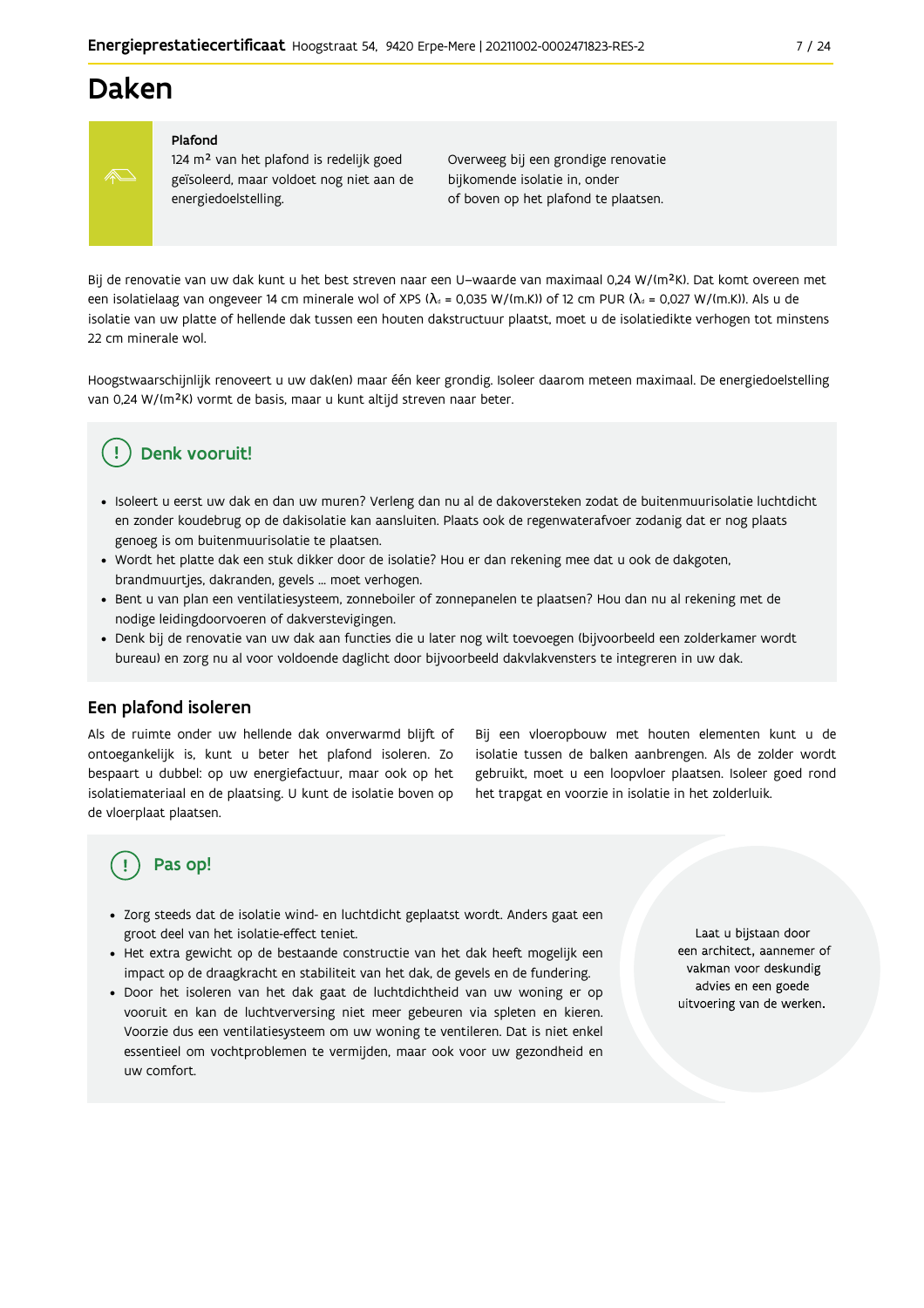### Technische fiche daken

De energiedeskundige heeft de onderstaande gegevens ingevoerd. Bezorg die gegevens aan uw vakman.

| Beschrijving                     | Oriëntatie               | (m <sup>2</sup> )<br>akte<br><b>a</b> do<br>Netto | bekend<br>$\bullet \subset$ | bekend<br>Φ<br>ξ<br>≃ | <b>Isolatie</b>              | renovatie<br>Ref jaar | ω<br>Ε<br>vaar<br>bekend<br>$\alpha$ | ಕ್ಲ<br>Luchtla | Daktype | waarde<br>ីទី<br>Bereken<br>(W/(m <sup>2</sup> l |
|----------------------------------|--------------------------|---------------------------------------------------|-----------------------------|-----------------------|------------------------------|-----------------------|--------------------------------------|----------------|---------|--------------------------------------------------|
| Plafond onder onverwarmde ruimte |                          |                                                   |                             |                       |                              |                       |                                      |                |         |                                                  |
| PF1                              | $\overline{\phantom{a}}$ | 124                                               | $\overline{\phantom{a}}$    |                       | 180mm MW<br>tussen regelwerk | -                     | 3,60                                 | onbekend       | a       | 0,29                                             |

#### Legende

a dak niet in riet of cellenbeton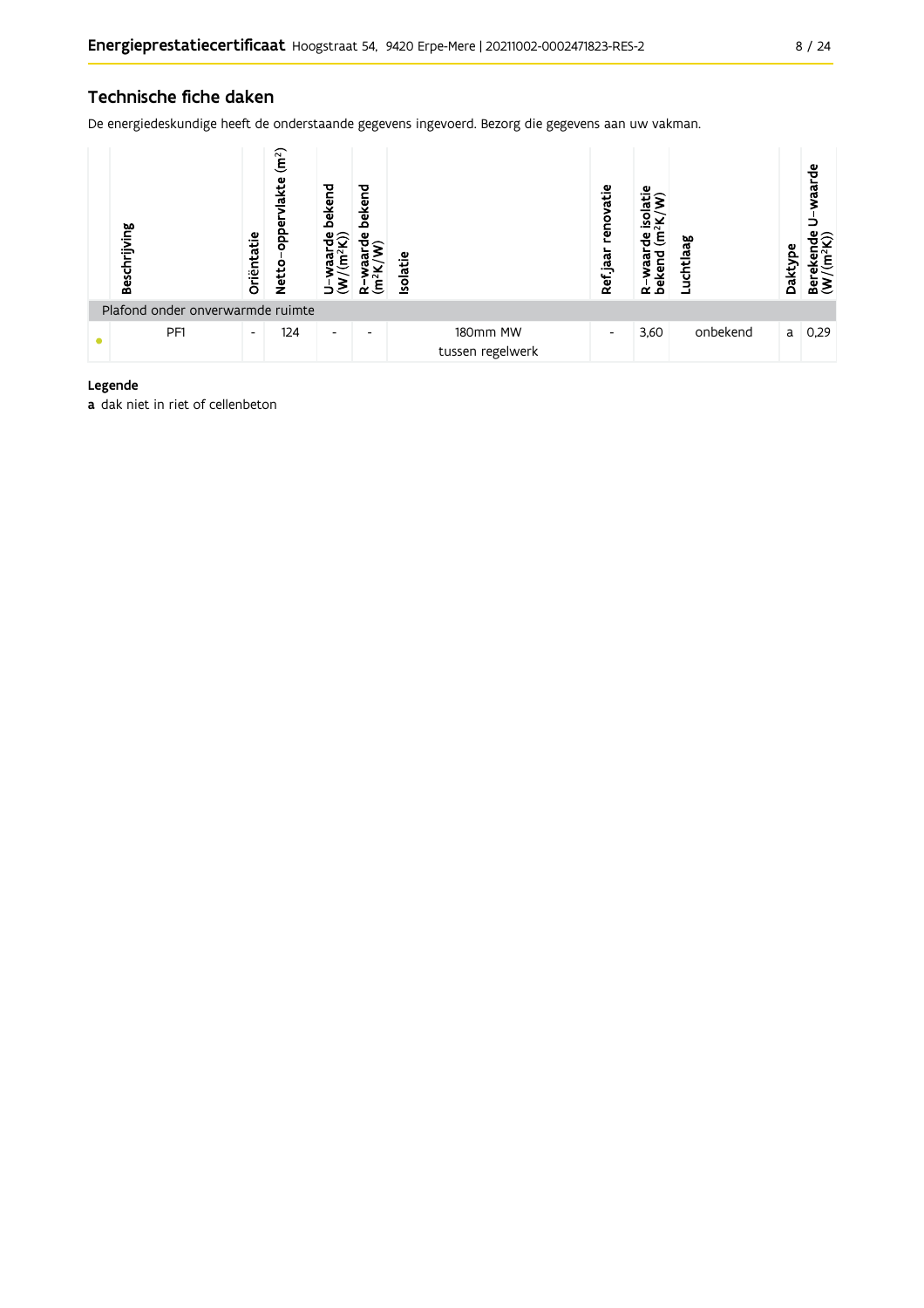## Vensters en deuren

|  | <b>Vensters</b><br>5.3 m <sup>2</sup> van de vensters heeft dubbele<br>beglazing. Dat is weinig energiezuinig. Ook<br>de raamprofielen zijn thermisch weinig<br>performant.        | Vervang de vensters door nieuwe vensters $\epsilon$ 5 000 <sup>*</sup><br>met hoogrendementsbeglazing en<br>energieperformante raamprofielen. |                                              |
|--|------------------------------------------------------------------------------------------------------------------------------------------------------------------------------------|-----------------------------------------------------------------------------------------------------------------------------------------------|----------------------------------------------|
|  | <b>Vensters</b><br>32 m <sup>2</sup> van de vensters heeft dubbele<br>beglazing. Dat is weinig energiezuinig. De<br>raamprofielen van deze vensters zijn echter<br>wel performant. | Vervang de beglazing door<br>hoogrendementsbeglazing.                                                                                         | € 5 000 <sup><math>#</math></sup>            |
|  | Deuren en poorten<br>2,6 m <sup>2</sup> van de deuren of poorten is<br>onvoldoende geïsoleerd.                                                                                     | Vervang de weinig energiezuinige deuren<br>of poorten door een energiezuinig<br>alternatief met sterk isolerende profielen.                   | $\epsilon$ 4 500 <sup><math>\pi</math></sup> |

De kwaliteit van zowel de beglazing als de profielen bepaalt de energieprestatie van uw vensters. Kies altijd voor dubbele hoogrendementsbeglazing of drievoudige beglazing met een U-waarde van maximaal 1,0 W/(m<sup>2</sup>K). Bij de renovatie van vensters kunt u het best streven naar een U-waarde van maximaal 1,5 W/(m<sup>2</sup>K) voor de vensters (glas + profielen). Naast de vensters in de gevel verdienen ook dakvlakvensters, koepels, lichtstraten, polycarbonaatplaten en glasbouwstenen de nodige aandacht.

Bij de vervanging van uw deuren, poorten of panelen kunt u het best streven naar een U-waarde van maximaal 2 W/(m<sup>2</sup>K). Kies daarom voor een deur of poort met sterk isolerende profielen en panelen. Als de deur glas bevat, kunt u het best kiezen voor dubbele hoogrendementsbeglazing of drievoudige beglazing met een U-waarde van maximaal 1,0 W/(m<sup>2</sup>K).

Hoogstwaarschijnlijk vervangt u uw buitenschrijnwerk maar één keer. Kies daarom meteen voor de meest energie-efficiënte oplossing.

## Denk vooruit!

- · Vervangt u eerst uw buitenschrijnwerk en isoleert u pas nadien uw gevels? Zorg er nu al voor dat de buitenmuurisolatie zonder koudebruggen op de profielen van uw vensters en deuren zal kunnen aansluiten. Zo vermijdt u condensatie en schimmelvorming in uw woning.
- Bent u van plan om ventilatie te plaatsen met natuurlijke toevoer, eventueel in combinatie met mechanische afvoer? Bouw dan nu al ventilatieroosters in de vensters in.
- · Bent u van plan geautomatiseerde buitenzonwering te plaatsen? Breng dan nu al de nodige bekabeling aan.

#### Vensters vervangen

Het venster (glas + profielen) in zijn geheel vervangen is op energetisch vlak de beste oplossing. Als het om bepaalde redenen (esthetisch, bouwkundige regelgeving ...) niet mogelijk of gewenst is om het volledige venster te vervangen, vervang dan minstens het glas of plaats een dubbel raam of voorzetglas. Besteed altijd voldoende aandacht aan een luchtdichte plaatsing van het buitenschrijnwerk.

Beschikt u nog over oude rolluikkasten? Vervang ze door geïsoleerde luchtdichte kasten.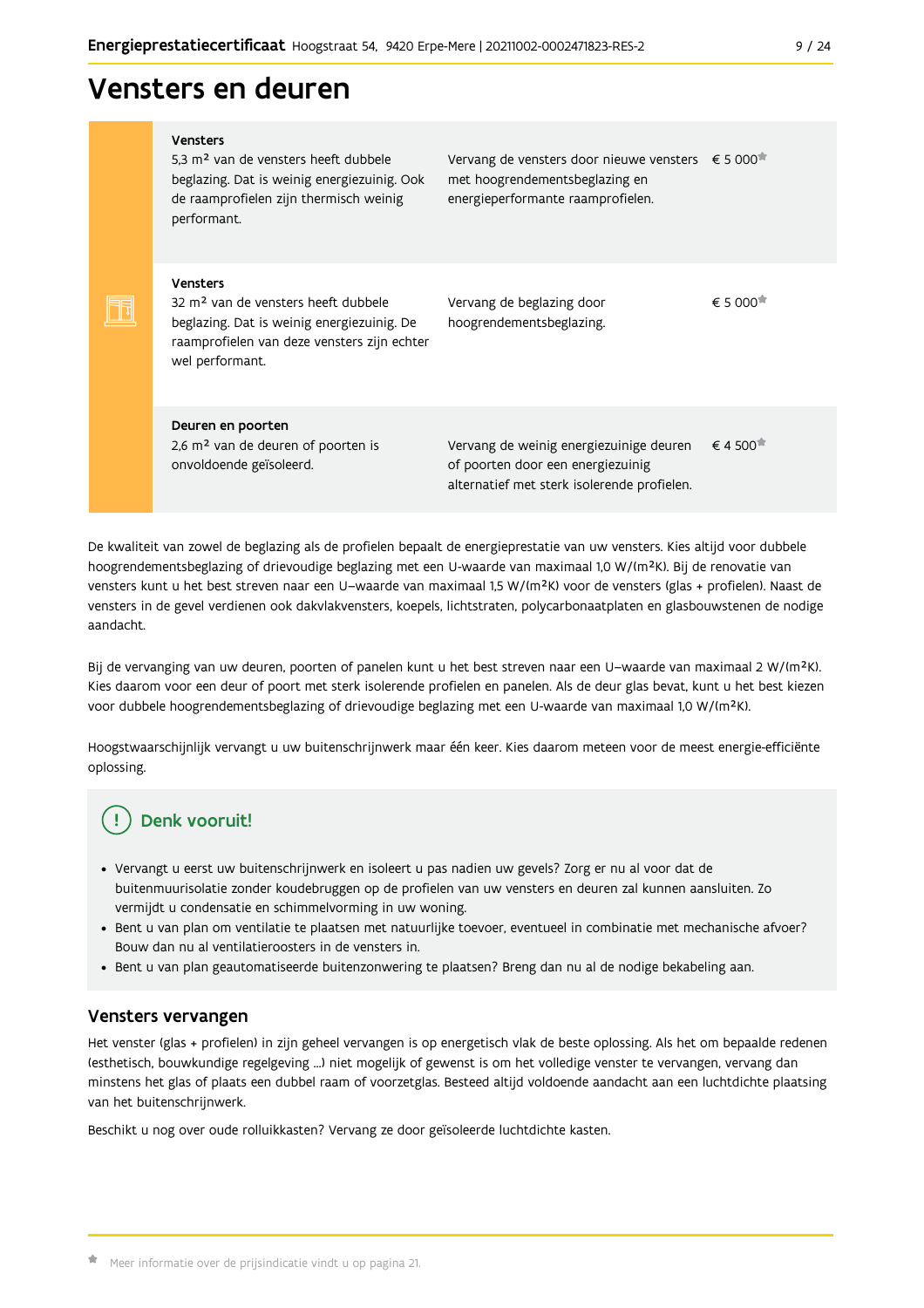#### Deuren, poorten of panelen vervangen

Zorg ervoor dat deuren, poorten of panelen luchtdicht geplaatst worden. Een luchtdichte buitendeur is aan vier kanten uitgerust met een goede dichting. Aan de onderkant van de deur wordt daarvoor vaak gebruikgemaakt van een zogenaamde valdorpel. Dat is een automatisch tochtprofiel dat onzichtbaar in de onderkant van de deur is ingewerkt. Door een mechanisme gaat de valdorpel automatisch naar beneden als de deur dichtgaat en komt hij naar omhoog als de deur geopend wordt.

#### Pas op! q

· Dankzij de vervanging van het buitenschrijnwerk gaat de luchtdichtheid van uw woning er sterk op vooruit en kan de luchtverversing niet meer gebeuren via spleten en kieren. Voorzie dus een ventilatiesysteem om uw woning te ventileren. Dat is niet enkel essentieel om vochtproblemen te vermijden, maar ook voor uw gezondheid en uw comfort.

Laat u bijstaan door een architect, aannemer of vakman voor deskundig advies en een goede uitvoering van de werken.

#### Technische fiche van de vensters

De energiedeskundige heeft de onderstaande gegevens ingevoerd. Bezorg die gegevens aan uw vakman.

|           | Beschrijving   | Oriëntatie | Helling   | (m <sup>2</sup> )<br>Oppervlakte | bekend<br>$U$ -waarde<br>(W/(m <sup>2</sup> K)) | <b>Beglazing</b> | Buitenzonwering          | Profiel    | Berekende U-waarde<br>(W/(m <sup>2</sup> K)) |  |  |
|-----------|----------------|------------|-----------|----------------------------------|-------------------------------------------------|------------------|--------------------------|------------|----------------------------------------------|--|--|
|           | In voorgevel   |            |           |                                  |                                                 |                  |                          |            |                                              |  |  |
|           | VG1-GL1        | <b>NO</b>  | verticaal | 9,5                              | $\blacksquare$                                  | dubbel glas      | $\overline{\phantom{a}}$ | kunst>2000 | 2,76                                         |  |  |
| $\bullet$ | VG1-GL2        | <b>NO</b>  | verticaal | 5,3                              | $\overline{\phantom{a}}$                        | dubbel glas      | $\overline{\phantom{a}}$ | hout       | 2,86                                         |  |  |
|           | In achtergevel |            |           |                                  |                                                 |                  |                          |            |                                              |  |  |
|           | AG1-GL1        | ZW         | verticaal | 11,9                             | $\blacksquare$                                  | dubbel glas      | $\overline{\phantom{a}}$ | kunst>2000 | 2,76                                         |  |  |
|           | In linkergevel |            |           |                                  |                                                 |                  |                          |            |                                              |  |  |
| $\bullet$ | LG1-GL1        | ZO         | verticaal | 10,4                             | $\overline{\phantom{a}}$                        | dubbel glas      | $\overline{\phantom{a}}$ | kunst>2000 | 2,76                                         |  |  |

#### Legende glastypes

dubbel glas Gewone dubbele beglazing

#### Legende profieltypes

hout Houten profiel

kunst>2000

Kunststof profiel, 2 of meer kamers ≥2000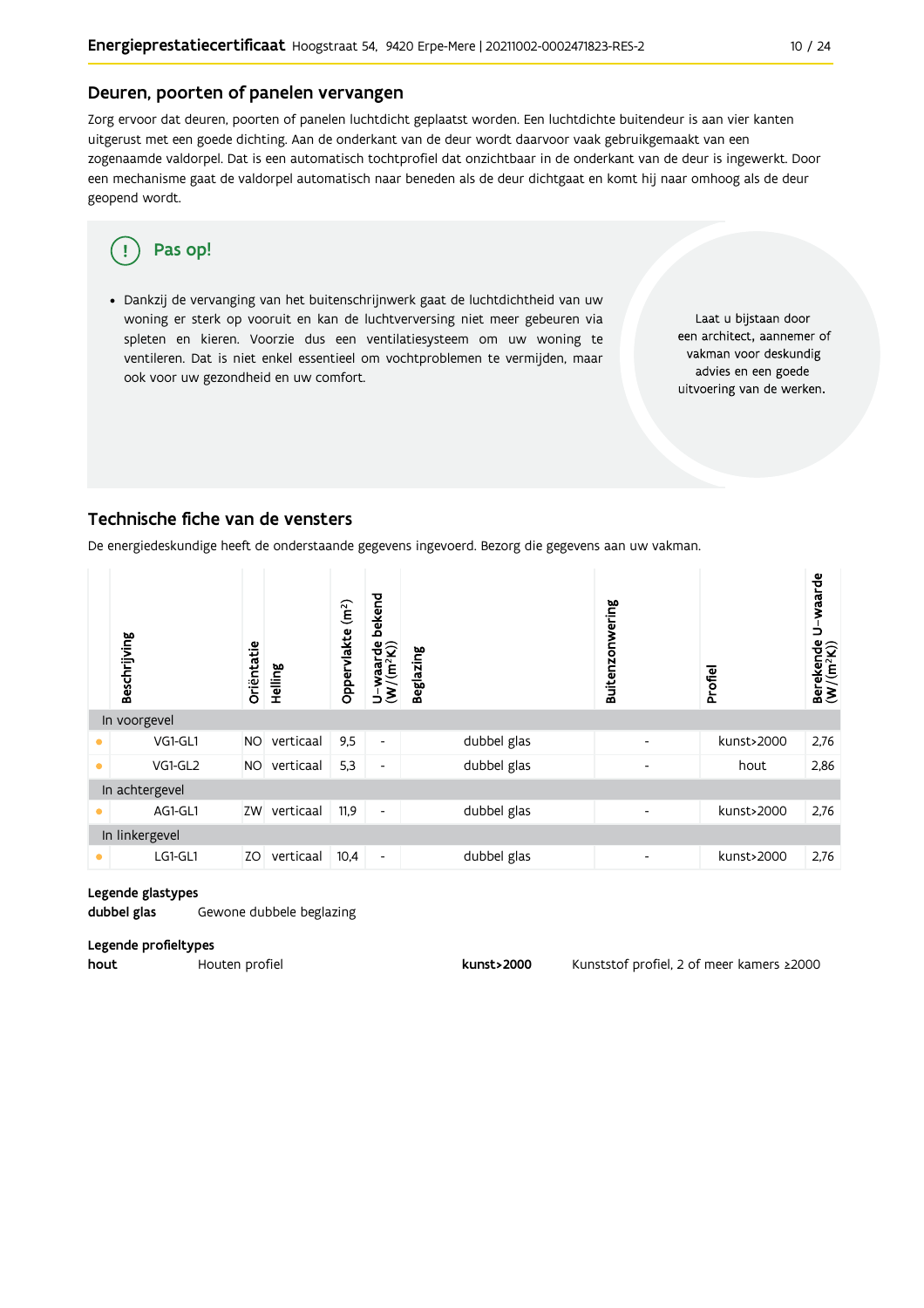De energiedeskundige heeft de onderstaande gegevens ingevoerd. Bezorg die gegevens aan uw vakman.



### Legende deur/paneeltypes

**b** deur/paneel niet in metaal

#### Legende profieltypes

| kunst>2k | Kunststof profiel, 2 of meer kamers |  | hout |
|----------|-------------------------------------|--|------|
|----------|-------------------------------------|--|------|

Houten profiel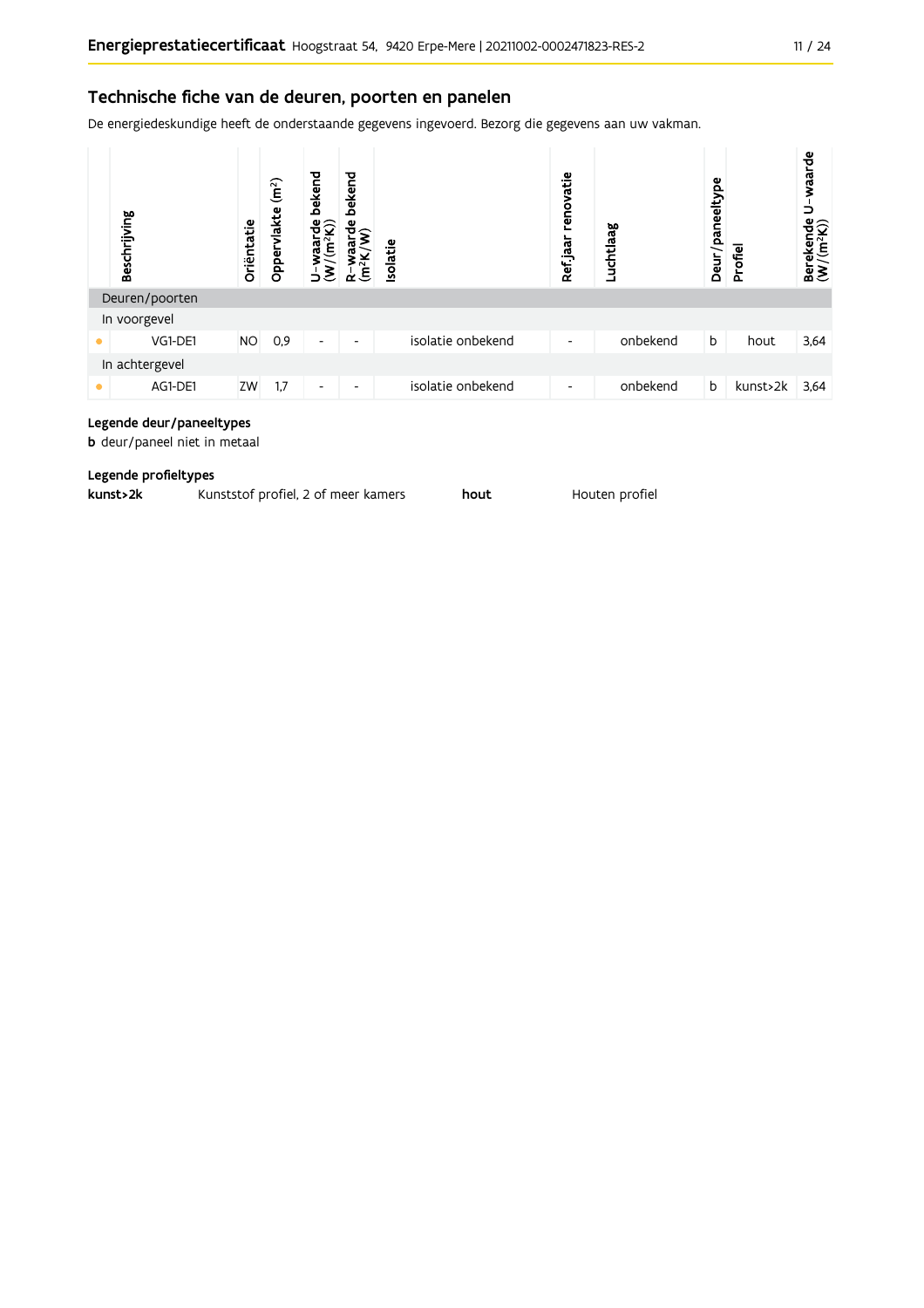## **Muren**



#### Muur 260 m<sup>2</sup> van de muren is vermoedelijk niet geïsoleerd.

Plaats isolatie aan de binnenkant van de  $\epsilon$  50 000 $\star$ muur of plaats isolatie aan de buitenkant van de €76 500<sup>★</sup> muur.

Bij de isolatie van de muren kunt u het best streven naar een U-waarde van maximaal 0,24 W/(m<sup>2</sup>K). Dat komt overeen met een isolatielaag van ongeveer 14 cm minerale wol, EPS of XPS ( $\lambda_a$  = 0,035 W/(mK)) of 10 cm PUR of PIR ( $\lambda_a$  = 0,023 W/(mK)). Als u de isolatie tussen regelwerk plaatst, breng dan minstens 6 cm extra isolatie aan.

Hoogstwaarschijnlijk renoveert u uw muren maar één keer grondig. Isoleer daarom meteen maximaal. De energiedoelstelling van 0,24 W/(m<sup>2</sup>K) vormt de basis, maar u kunt altijd streven naar beter.

#### Pas op! Ţ

- · De warmteverliezen worden niet alleen beperkt door goed te isoleren, maar ook door luchtlekken te vermijden. Besteed voldoende aandacht aan het luchtdicht aansluiten van de muurisolatie op vensters en deuren, de vloer en het dak.
- · Door het isoleren van de muren gaat de luchtdichtheid van uw woning er op vooruit en kan de luchtverversing niet meer gebeuren via spleten en kieren. Voorzie dus een ventilatiesysteem om uw woning te ventileren. Dat is niet enkel essentieel om vochtproblemen te vermijden, maar ook voor uw gezondheid en uw comfort.

Laat u bijstaan door een architect, aannemer of vakman voor deskundig advies en een goede uitvoering van de werken.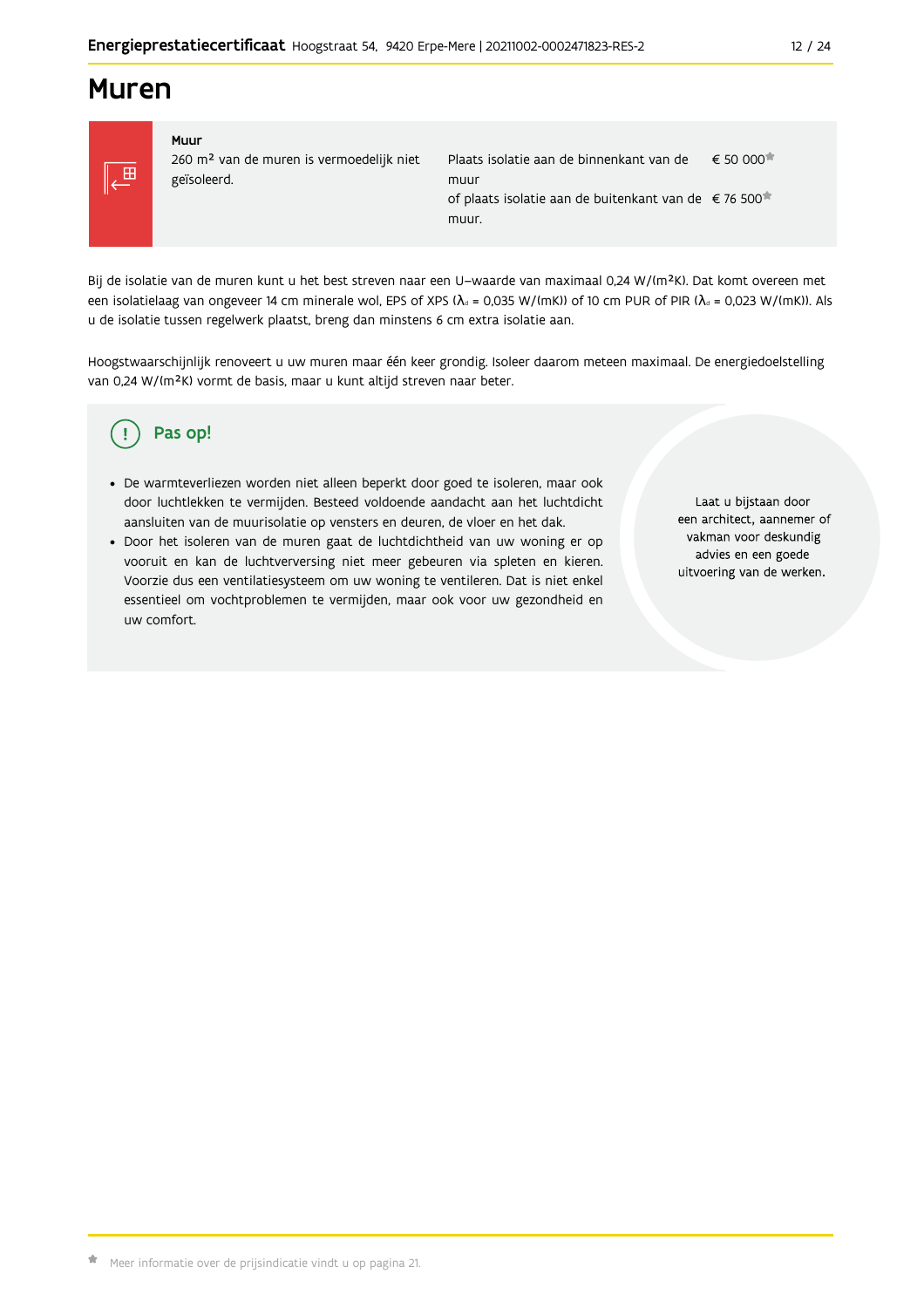### Methodes om buitenmuren te isoleren

Er bestaan een aantal methodes om muren te isoleren. U kunt die methodes combineren om de energiedoelstelling van 0,24 W/(m<sup>2</sup>K) te halen.

#### Muren aan de buitenkant isoleren

Dat kan door een extra buitenmuur met een geïsoleerde spouw op te trekken of door isolatiemateriaal aan te brengen met daarop een bepleistering of een nieuwe gevelbekleding.



1. Buitenmuur | 2. Isolatie | 3. Vochtscherm | 4. Afwerkingslaag | 5. Stijl- en regelwerk (optioneel)

### $\bigoplus$

- Bouwfysisch veruit de beste oplossing.
- Koudebruggen worden weggewerkt.
- · Nieuw uitzicht van de woning.

### $\odot$

#### • Vrij dure oplossing.

- · Niet toepasbaar bij beschermde of siergevels.
- Soms is een stedenbouwkundige vergunning vereist.

## Denk vooruit!

- · Nadien uw dak isoleren? Zorg nu al dat de dakisolatie zal kunnen aansluiten op de muurisolatie.
- · Vernieuw eerst vensters en deuren (indien nodig), zodat de buitenisolatie hierop kan aansluiten.
- Hou nu al rekening met later te plaatsen zonwering.

### Muren aan de binnenkant isoleren

Isolatieplaten kunnen rechtstreeks op de bestaande muur bevestigd worden of een structuur in hout of metaal kan opgevuld worden met isolatie ('voorzetwandsysteem'). Binnenisolatie is een delicaat werk. Vraag advies aan een vakman of laat het uitvoeren door een gecertificeerd aannemer



1. Buitengevel | 2. Isolatie | 3. Dampscherm | 4. Binnenafwerking | 5. Stijl- en regelwerk (optioneel)

#### $\bigoplus$

- Relatief eenvoudig zelf uit te voeren.
- Geen invloed op het uitzicht van de woning.

### ⊝

- Bouwfysisch de meest delicate oplossing.
- · De binnenruimte verkleint en stopcontacten, leidingen en radiatoren moeten worden verplaatst.

## Denk vooruit!

- Vernieuw eerst vensters en deuren (indien nodig), zodat de binnenisolatie hierop kan aansluiten.
- · Breng eventueel wandverstevigingen aan om later kaders en kasten te kunnen ophangen.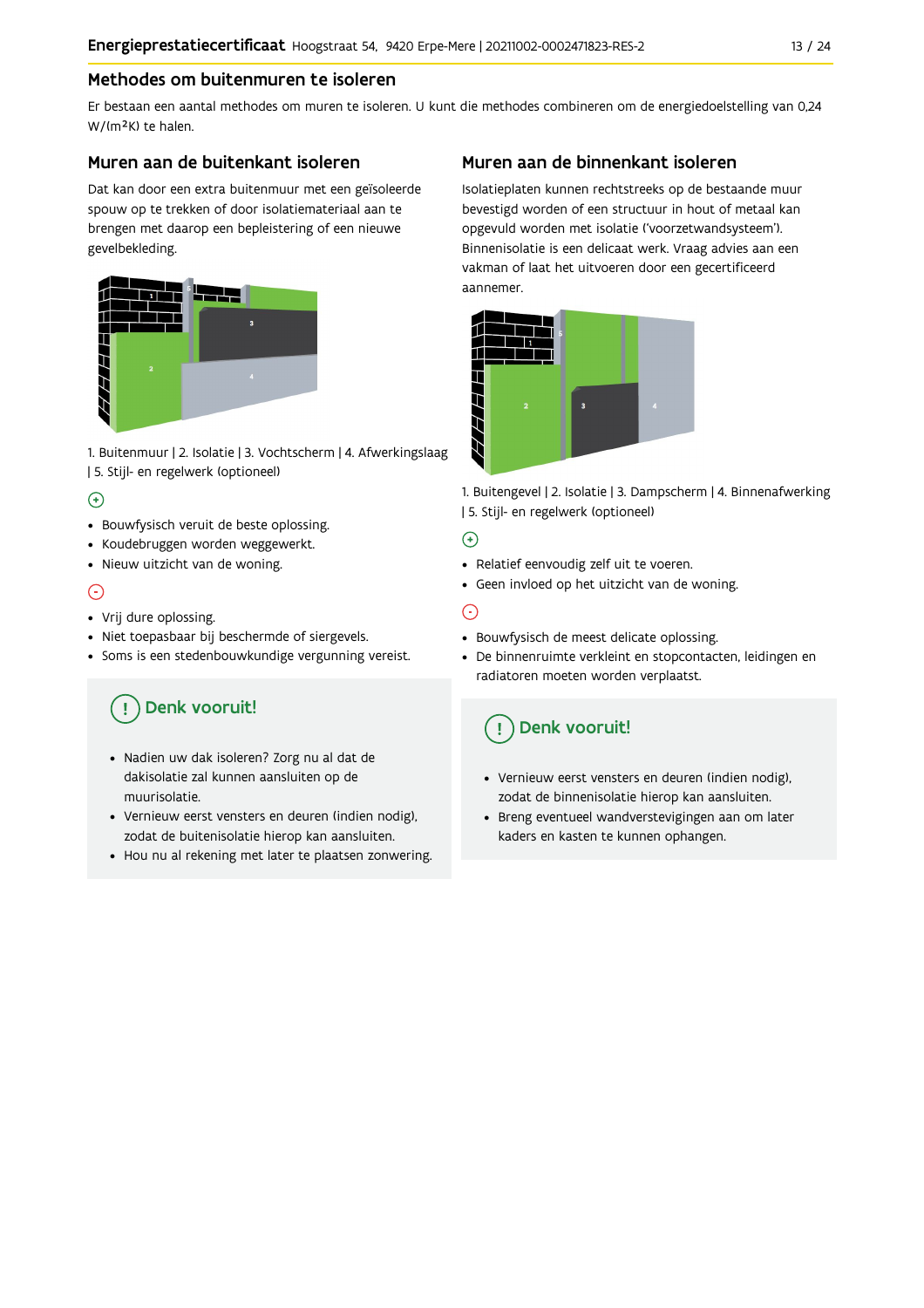#### Technische fiche van de muren

De energiedeskundige heeft de onderstaande gegevens ingevoerd. Bezorg die gegevens aan uw vakman.

|              | Beschrijving | Oriëntatie | Netto-oppervlakte (m <sup>2</sup> ) | Diepte onder maaiveld (m) | U-waarde bekend (W/(m <sup>2</sup> K)) | $(m^2K/W)$<br>R-waarde bekend | <b>Isolatie</b> |                   | Ref.jaar renovatie       | Luchtlaag | Muurtype | U-waarde<br>Berekende I<br>(W/(m <sup>2</sup> K)) |
|--------------|--------------|------------|-------------------------------------|---------------------------|----------------------------------------|-------------------------------|-----------------|-------------------|--------------------------|-----------|----------|---------------------------------------------------|
|              | Buitenmuur   |            |                                     |                           |                                        |                               |                 |                   |                          |           |          |                                                   |
|              | Voorgevel    |            |                                     |                           |                                        |                               |                 |                   |                          |           |          |                                                   |
| ٠            | VG1          | <b>NO</b>  | 64                                  | $\overline{\phantom{a}}$  |                                        |                               |                 | isolatie onbekend | $\overline{\phantom{a}}$ | onbekend  | a        | 2,33                                              |
|              | Achtergevel  |            |                                     |                           |                                        |                               |                 |                   |                          |           |          |                                                   |
| ۰            | AG1          | ZW         | 49                                  | $\overline{\phantom{a}}$  | $\overline{\phantom{0}}$               | $\overline{\phantom{a}}$      |                 | isolatie onbekend | $\overline{\phantom{a}}$ | onbekend  | a        | 2,33                                              |
| Rechtergevel |              |            |                                     |                           |                                        |                               |                 |                   |                          |           |          |                                                   |
| ٠            | RG1          | <b>NW</b>  | 67                                  | $\overline{\phantom{a}}$  | $\overline{\phantom{a}}$               | $\overline{\phantom{a}}$      |                 | isolatie onbekend | $\overline{\phantom{a}}$ | onbekend  | a        | 2,33                                              |
|              | Linkergevel  |            |                                     |                           |                                        |                               |                 |                   |                          |           |          |                                                   |
|              | LG1          | ZO         | 80                                  | $\overline{\phantom{a}}$  |                                        |                               |                 | isolatie onbekend | $\overline{\phantom{a}}$ | onbekend  | a        | 2,33                                              |

#### Legende

a muur niet in isolerende snelbouwsteen of cellenbeton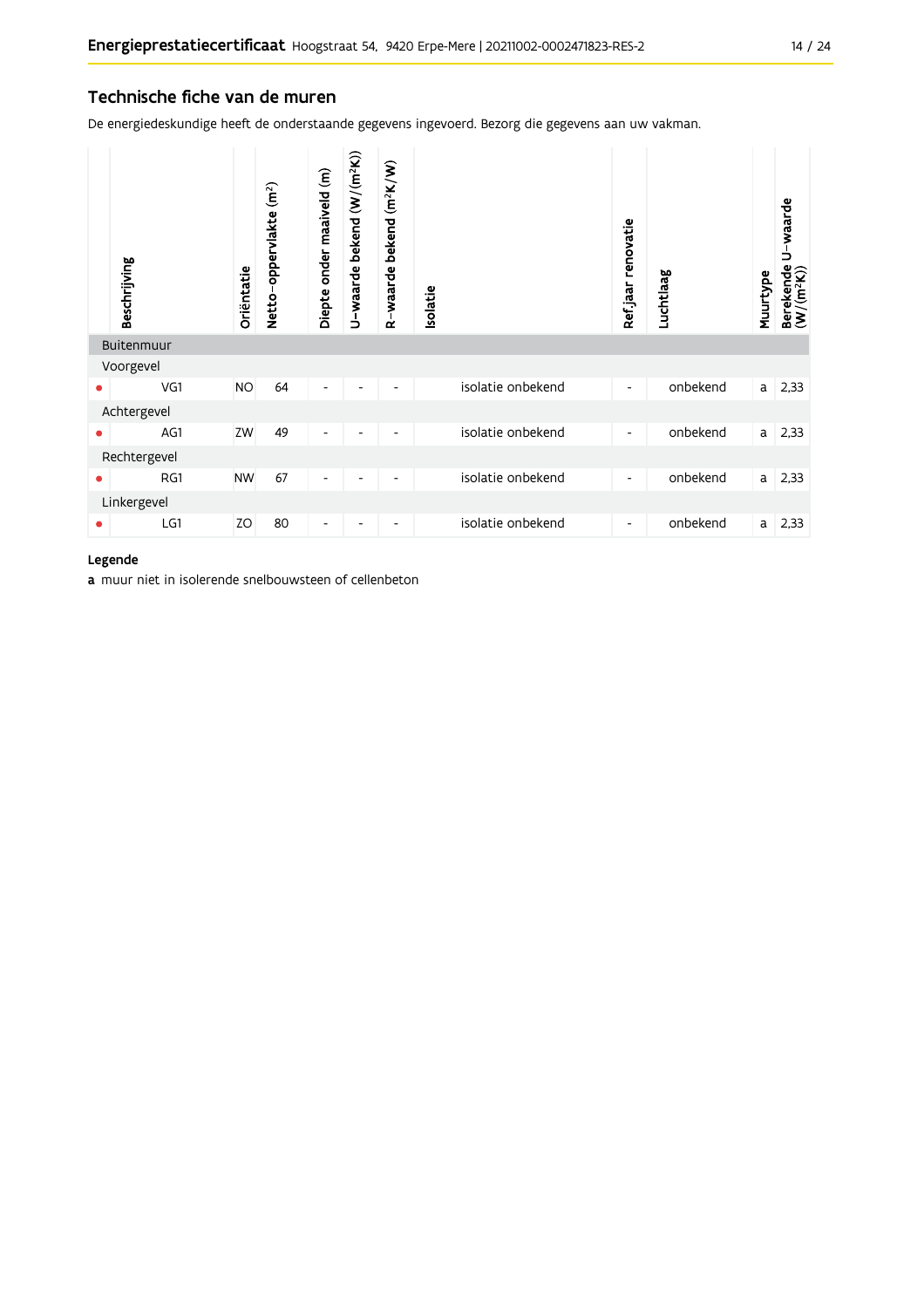## Vloeren

|                         | Vloer boven kelder of buiten                                                                              |                              |                                   |
|-------------------------|-----------------------------------------------------------------------------------------------------------|------------------------------|-----------------------------------|
| $\overline{\mathbb{F}}$ | 37 m <sup>2</sup> van de vloer is vermoedelijk niet<br>geïsoleerd.                                        | Plaats isolatie.             | € 2 000 <sup><math>π</math></sup> |
| 画                       | Vloer op volle grond<br>86 m <sup>2</sup> van de vloer op volle grond is<br>vermoedelijk niet geïsoleerd. | Plaats isolatie in de vloer. | € 21 000                          |

Bij de isolatie van uw vloeren kunt u het best streven naar een U-waarde van maximaal 0,24 W/(m<sup>2</sup>K). Bij een vloer boven een kelder komt dat overeen met een isolatielaag van ongeveer 10 cm minerale wol ( $\lambda_d$  = 0,040 W/(mK)) of 7 cm gespoten PUR of PIR ( $\lambda_4$  = 0,030 W/(mK)). Omdat de warmteverliezen naar de grond beperkt zijn, hoeft de isolatielaag in vloeren op volle grond iets minder dik te zijn.

Hoogstwaarschijnlijk renoveert u uw vloer(en) maar één keer grondig. Isoleer daarom meteen maximaal. De energiedoelstelling van 0,24 W/(m<sup>2</sup>K) vormt de basis, maar u kunt altijd streven naar beter.

### Een vloer boven (kruip) kelder, onverwarmde ruimte of buitenomgeving isoleren

De isolatie wordt aan de onderkant van uw vloer aangebracht, op voorwaarde dat de kelder toegankelijk en minstens 50 cm hoog is. Keldermuren onderbreken de vloerisolatie en zorgen voor koudebruggen. Dat kunt u oplossen door de keldermuren ter plaatse van de aansluiting met de vloerisolatie ook met isolatie in te pakken. Hebt u een kruipkelder? Vraag dan steeds advies aan een specialist, want kruipkelders isoleren is niet eenvoudig en kan bouwfysisch delicaat zijn.

### Een vloer op volle grond isoleren

Om het niveau van uw vloer te kunnen behouden wordt de vloerbedekking, dekvloer en draagvloer afgebroken en wordt de nodige grond uitgegraven. Let daarbij wel op dat uw funderingen diep genoeg zitten. De isolatie wordt op een nieuwe betonplaat aangebracht en afgewerkt met een nieuwe dekvloer en nieuwe vloerbedekking.

Als het geen probleem is dat uw vloer verhoogt, dan is enkel de afbraak van de dekvloer en de vloerbedekking nodig. De isolatie wordt dan op de behouden draagvloer aangebracht en afgewerkt met een nieuwe dekvloer en vloerbedekking. Controleer hierbij altijd of de draagkracht van uw bestaande vloer voldoende groot is.

## Denk vooruit!

· Isoleert u eerst uw vloeren en dan uw muren? Hou dan nu al rekening met de aansluiting van de muurisolatie die u later gaat plaatsen. Zo kunt u koudebruggen vermijden.

#### Denk vooruit! Ţ

- · Nadien uw muren isoleren? Zorg nu al dat de muurisolatie zal kunnen aansluiten op de vloerisolatie. Zo vermijdt u koudebruggen.
- Nadien uw installatie voor ruimteverwarming vervangen? Overweeg dan nu al om vloerverwarming te plaatsen.
- · Denk bij de renovatie van uw vloer al aan de installaties die u later wilt aanpassen. Plaats eventueel wachtbuizen voor technieken (bv. elektriciteitsleidingen) die u later nog wilt toevoegen.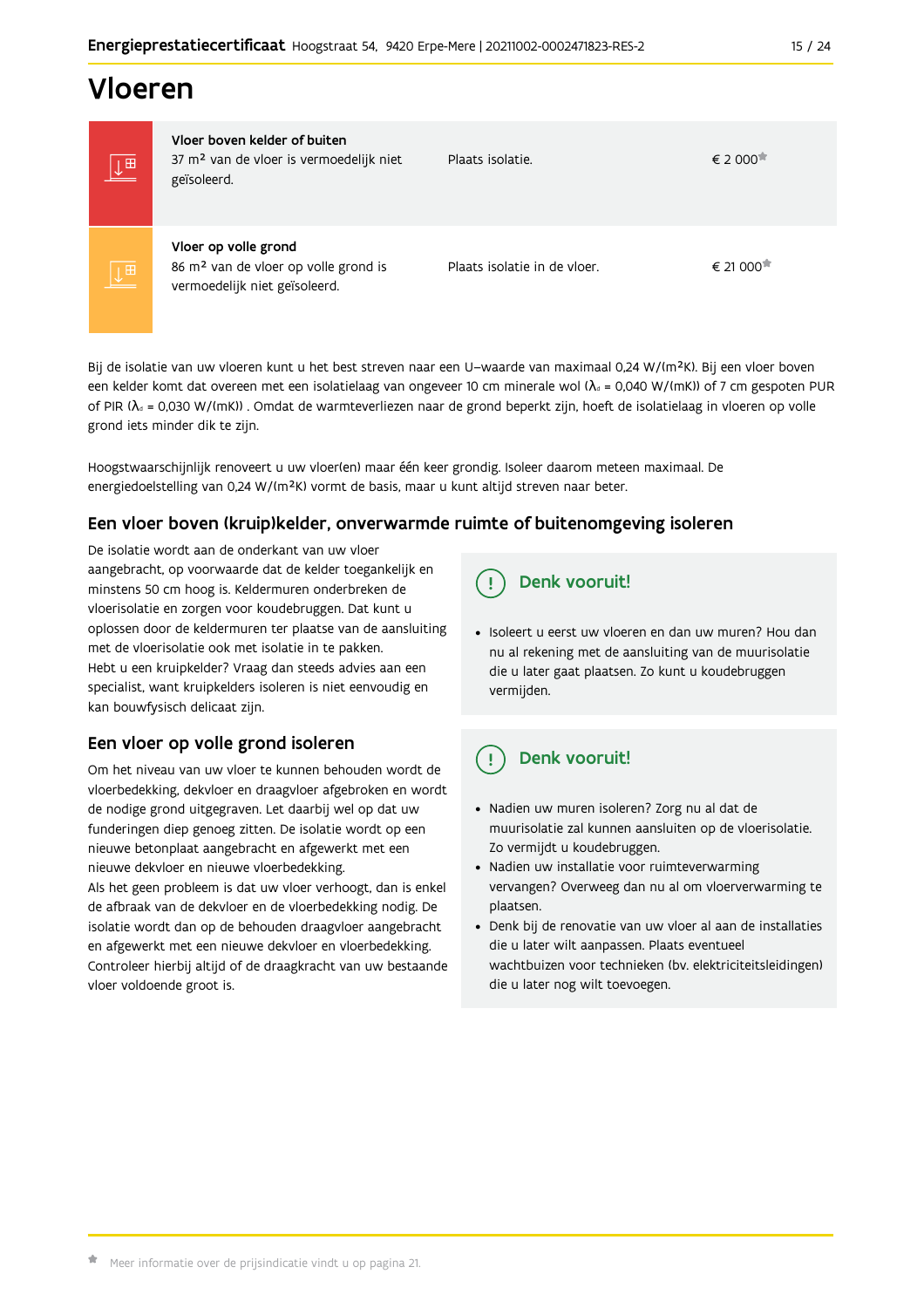

### Technische fiche van de vloeren

De energiedeskundige heeft de onderstaande gegevens ingevoerd. Bezorg die gegevens aan uw vakman.



#### Legende

a vloer niet in cellenbeton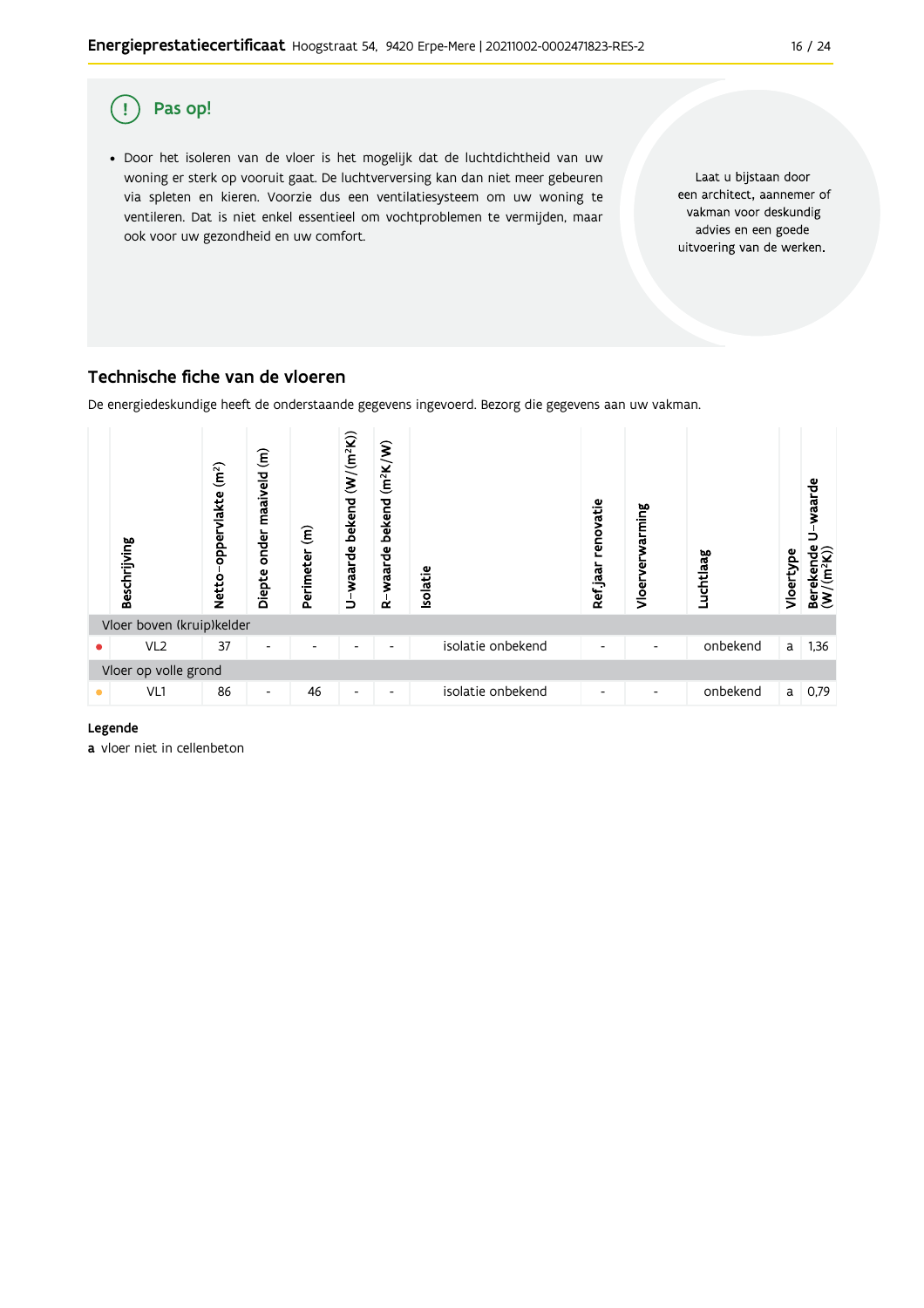#### $17 / 24$

## Ruimteverwarming



Proficiat! De verwarmingsinstallatie met condenserende ketel voldoet aan de energiedoelstelling.

### Technische fiche van de ruimteverwarming

De energiedeskundige heeft de onderstaande gegevens ingevoerd. Bezorg die gegevens aan uw vakman.

### Installaties met één opwekker

|                                 | RV1                                                                   |  |  |
|---------------------------------|-----------------------------------------------------------------------|--|--|
|                                 | $\odot$                                                               |  |  |
| Omschrijving                    | $\overline{a}$                                                        |  |  |
| Type verwarming                 | centraal                                                              |  |  |
| Aandeel in volume (%)           | 100%                                                                  |  |  |
| Installatierendement (%)        | 76%                                                                   |  |  |
| Aantal opwekkers                | $\mathbf{1}$                                                          |  |  |
| Opwekking                       |                                                                       |  |  |
|                                 | $\odot$                                                               |  |  |
| Type opwekker                   | individueel                                                           |  |  |
| Energiedrager                   | stookolie                                                             |  |  |
| Soort opwekker(s)               | condenserende ketel                                                   |  |  |
| Bron/afgiftemedium              | $\overline{\phantom{a}}$                                              |  |  |
| Vermogen (kW)                   | $\overline{a}$                                                        |  |  |
| Elektrisch vermogen WKK<br>(kW) |                                                                       |  |  |
| Aantal (woon)eenheden           | $\overline{\phantom{a}}$                                              |  |  |
| Rendement                       | $\overline{\phantom{a}}$                                              |  |  |
| Referentiejaar fabricage        | $\blacksquare$                                                        |  |  |
| Labels                          | $\overline{a}$                                                        |  |  |
| Locatie                         | binnen beschermd                                                      |  |  |
|                                 | volume                                                                |  |  |
| Distributie                     |                                                                       |  |  |
| <b>Externe stookplaats</b>      | nee                                                                   |  |  |
| Ongeïsoleerde leidingen (m)     | Om ≤ lengte ≤ 2m                                                      |  |  |
| Ongeïsoleerde combilus (m)      | $\overline{\phantom{a}}$                                              |  |  |
| Aantal (woon)eenheden op        | $\overline{a}$                                                        |  |  |
| combilus                        |                                                                       |  |  |
| Afgifte & regeling              |                                                                       |  |  |
| Type afgifte                    | radiatoren/convectoren                                                |  |  |
| Regeling                        | pompregeling<br>thermostatische<br>radiatorkranen<br>kamerthermostaat |  |  |
|                                 |                                                                       |  |  |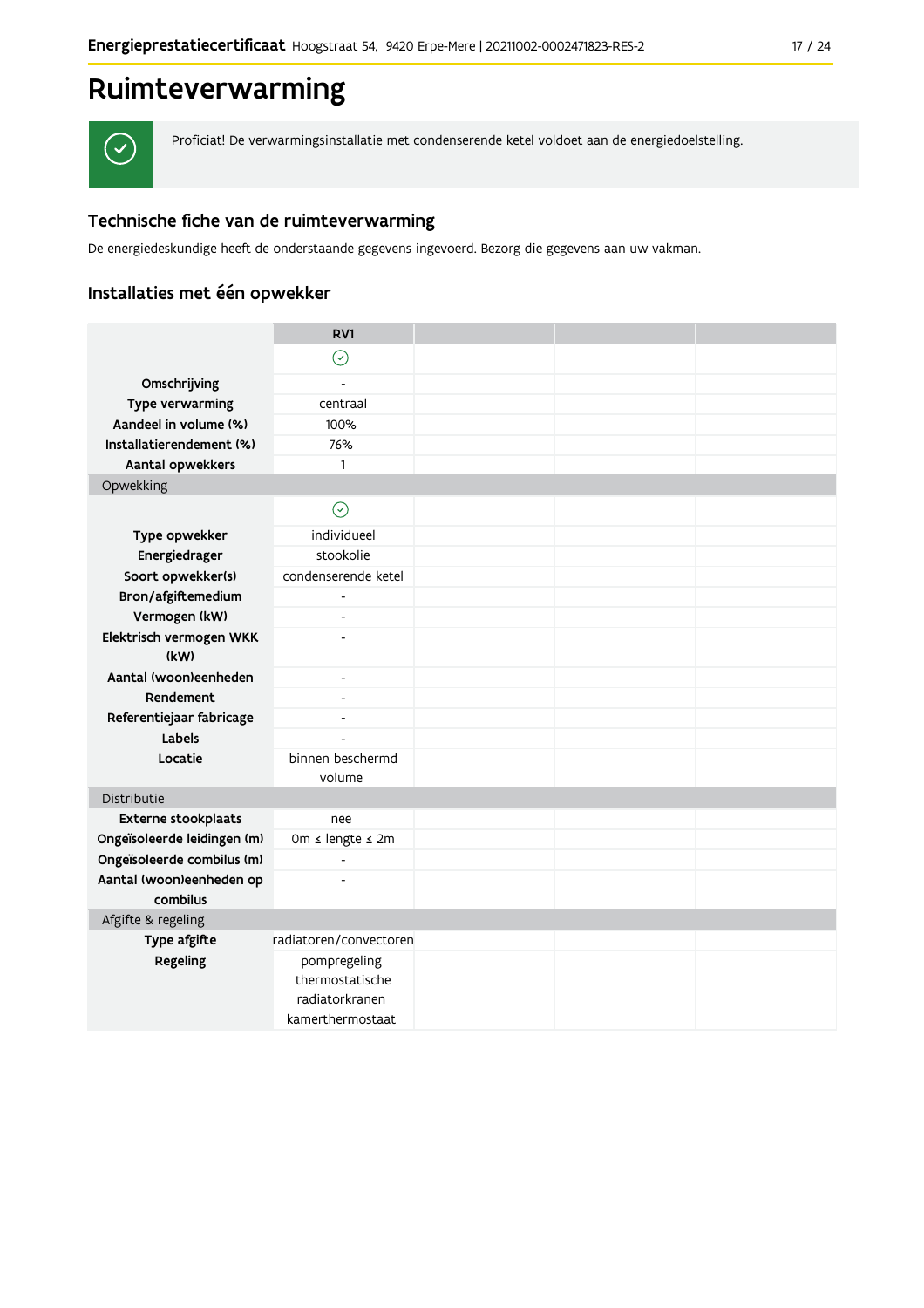

#### Zonneboiler

Er is geen zonneboiler aanwezig.

Volgens de zonnekaart is het dak geschikt € 5 000 voor 4,8 m<sup>2</sup> zonnecollectoren. Overweeg de plaatsing van een zonneboiler.

Zonnepanelen Er zijn geen zonnepanelen aanwezig.

Volgens de zonnekaart is het dak geschikt  $\epsilon$  4 500<sup> $\star$ </sup> voor 18,3 m<sup>2</sup> zonnepanelen. Overweeg de plaatsing van zonnepanelen.

De voorgestelde aanbevelingen zijn gebaseerd op de informatie uit de zonnekaart. De zonnekaart berekent automatisch het zonnepotentieel voor uw woning en geeft een indicatie van het aantal zonnepanelen én zonnecollectoren dat u op uw dak zou kunnen plaatsen.

De zonnekaart gaat uit van het elektriciteits- en watergebruik van een standaardgezin. Hou er bij de bepaling van de grootte van de te plaatsen installatie rekening mee dat uw eigen elektriciteits- en watergebruik daarvan kan afwijken.

Als er nog geen installaties op zonne-energie aanwezig zijn, geven de aanbevelingen steeds beide opties weer. Hoewel het op energetisch vlak het best is om beide installaties te plaatsen, zal dat door plaatsgebrek op uw dak in de praktijk echter niet altijd mogelijk zijn.

Voor meer informatie over de berekening van het zonnepotentieel kunt u terecht op de zonnekaart via www.energiesparen.be/zonnekaart.

#### Zonnepanelen

Zonnepanelen (ook wel fotovoltaïsche panelen of PV-panelen genoemd) zetten de energie van de zon om in elektriciteit.

Bij de bepaling van het aantal te plaatsen zonnepanelen kunt u ervoor kiezen om alleen uw eigen elektriciteitsverbruik te dekken of om meteen het volledige beschikbare dakoppervlak te henutten

Om de zonnepanelen optimaal te laten renderen, plaatst u ze tussen oostelijke en westelijke richting onder een hoek van 20° tot 60°.

### Zonneboiler

Zonnecollectoren zetten de energie van de zon om in warmte. Een zonneboilerinstallatie bestaat uit zonnecollectoren op het dak en een opslagvat voor warm water. Een zonneboiler verwarmt een deel van het sanitair warm water met gratis zonnewarmte. Als de installatie voldoende groot is, kan ze ook in een deel van uw behoefte voor ruimteverwarming voorzien. Hou er wel rekening mee dat een zonnecollector het hoogste rendement behaalt in de zomer. Het rendement in de winter ligt beduidend lager.

Om de zonnecollectoren optimaal te laten renderen, plaatst u ze tussen oostelijke en westelijke richting onder een hoek van 20° tot 60°.



1. Zonnepaneel | 2. Omvormer | 3. Elektrische toestellen



1. Zonnecollector | 2. Opslagvat zonneboiler | 3. Sanitair warm water | 4. Afgifte-element voor ruimteverwarming (optioneel)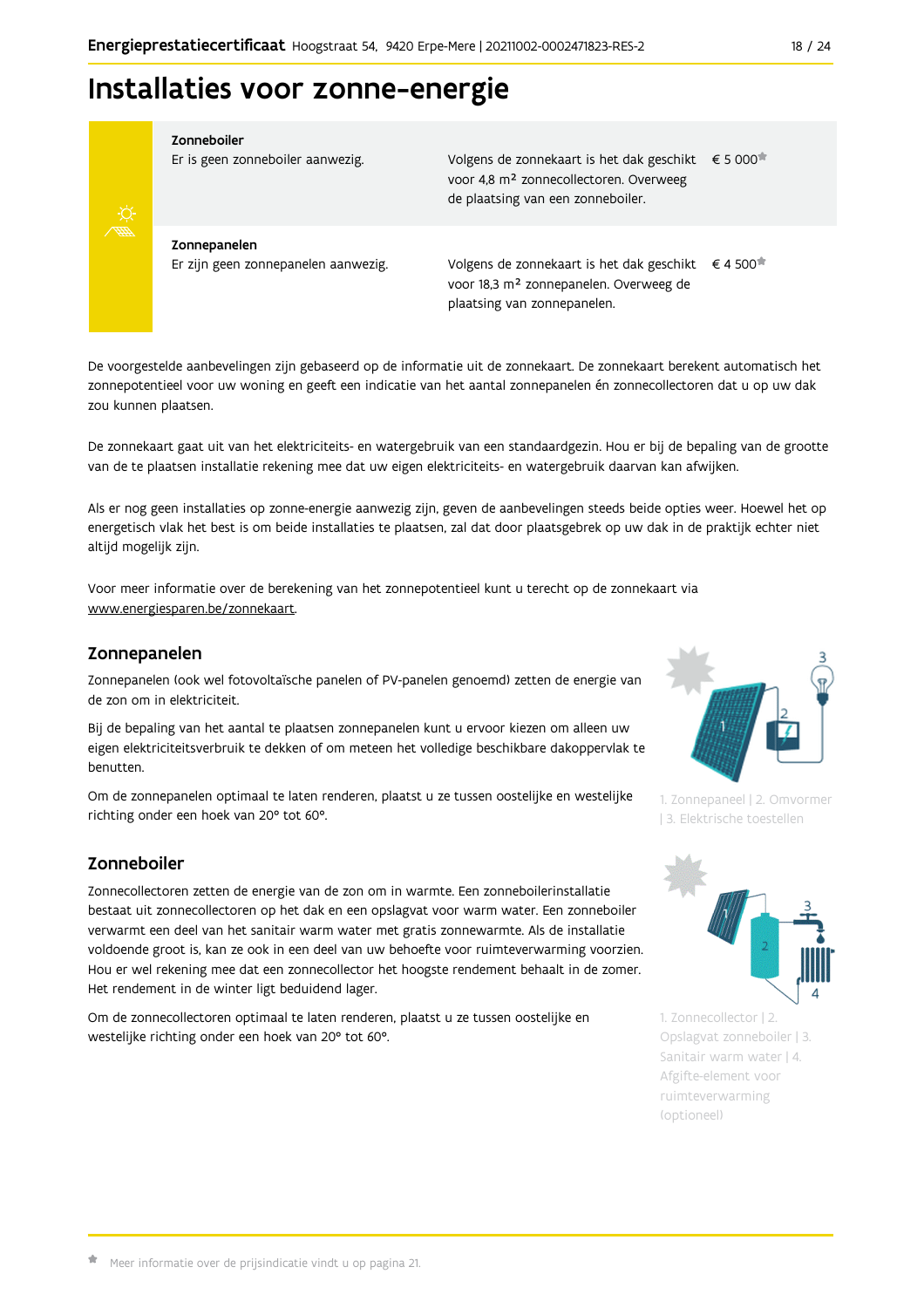#### Ţ Denk vooruit!

- · Zorg ervoor dat het dak waarop u de zonnepanelen of zonnecollectoren plaatst, goed is geïsoleerd. Als de installaties geplaatst zijn, kunt u het dak alleen nog aan de onderkant isoleren.
- · De groenste én de goedkoopste stroom is de stroom die u niet verbruikt. Probeer daarom eerst overbodig elektriciteitsverbruik te vermijden door bijvoorbeeld het sluimerverbruik te verminderen.
- · Beperk ook het gebruik van sanitair warm water door gebruik te maken van een spaardouchekop, een debietbegrenzer of een douchewarmtewisselaar.

#### Pas op! ( !

- · Schaduw van gebouwen, bomen en schoorstenen vermindert de opbrengst van zonnepanelen en zonnecollectoren.
- Informeer bij uw gemeentebestuur of u een bouwvergunning moet aanvragen voor de plaatsing van zonnepanelen of zonnecollectoren.

Laat u bijstaan door een architect, aannemer of vakman voor deskundig advies en een goede uitvoering van de werken.

#### Technische fiche van de installaties op zonne-energie

Geen installaties op zonne-energie aanwezig.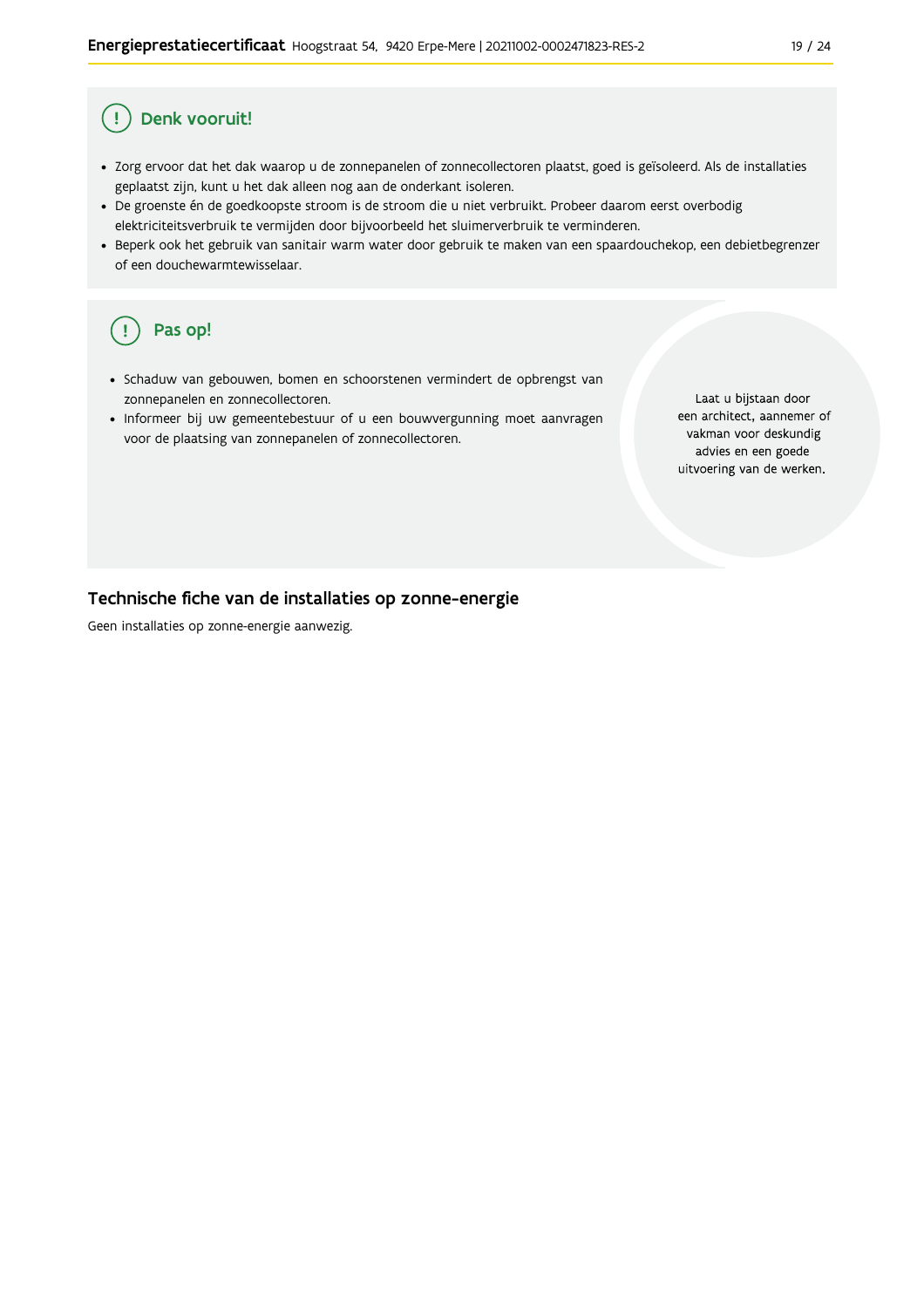## Overige installaties

#### Sanitair warm water



Uw woning beschikt niet over een zonneboiler. Overweeg de plaatsing van een zonneboiler of warmtepompboiler. Daarmee kunt u energie besparen.

|                                    | SWW1                     |  |
|------------------------------------|--------------------------|--|
| <b>Bestemming</b>                  | keuken en badkamer       |  |
| Opwekking                          |                          |  |
| Soort                              | individueel              |  |
| Gekoppeld aan ruimteverwarming     | neen                     |  |
| Energiedrager                      | elektriciteit            |  |
| Type toestel                       | elektrische              |  |
|                                    | weerstandsverwarming     |  |
| Referentiejaar fabricage           | $\overline{a}$           |  |
| Energielabel                       | $\overline{\phantom{0}}$ |  |
| Opslag                             |                          |  |
| Aantal voorraadvaten               | 1                        |  |
| Aantal (woon)eenheden              |                          |  |
| Volume (I)                         | <b>1501</b>              |  |
| Omtrek (m)                         |                          |  |
| Hoogte (m)                         |                          |  |
| Isolatie                           | aanwezig                 |  |
| Label                              |                          |  |
| Opwekker en voorraadvat één geheel | neen                     |  |
| Distributie                        |                          |  |
| Type leidingen                     | gewone leidingen         |  |
| Lengte leidingen (m)               | $\leq$ 5m                |  |
| Isolatie leidingen                 |                          |  |
| Aantal (woon)eenheden op leidingen | Ξ.                       |  |

#### Ventilatie

 $\frac{50}{2}$ Uw woning beschikt mogelijk niet over voldoende ventilatievoorzieningen. Een goede ventilatie is echter noodzakelijk om een gezond binnenklimaat te garanderen. Voorzie bij uw renovatie daarom in een ventilatiesysteem. Om energie te besparen, kunt u het best kiezen voor een systeem met vraagsturing of warmteterugwinning.

| Type ventilatie | geen of onvolledig |
|-----------------|--------------------|
|-----------------|--------------------|

### **Koeling**

Uw woning heeft kans op oververhitting. Overweeg buitenzonwering om de zon zoveel mogelijk buiten te houden tijdens de zomer. Vermijd de plaatsing van een koelinstallatie, want die verbruikt veel energie.

Koelinstallatie

afwezig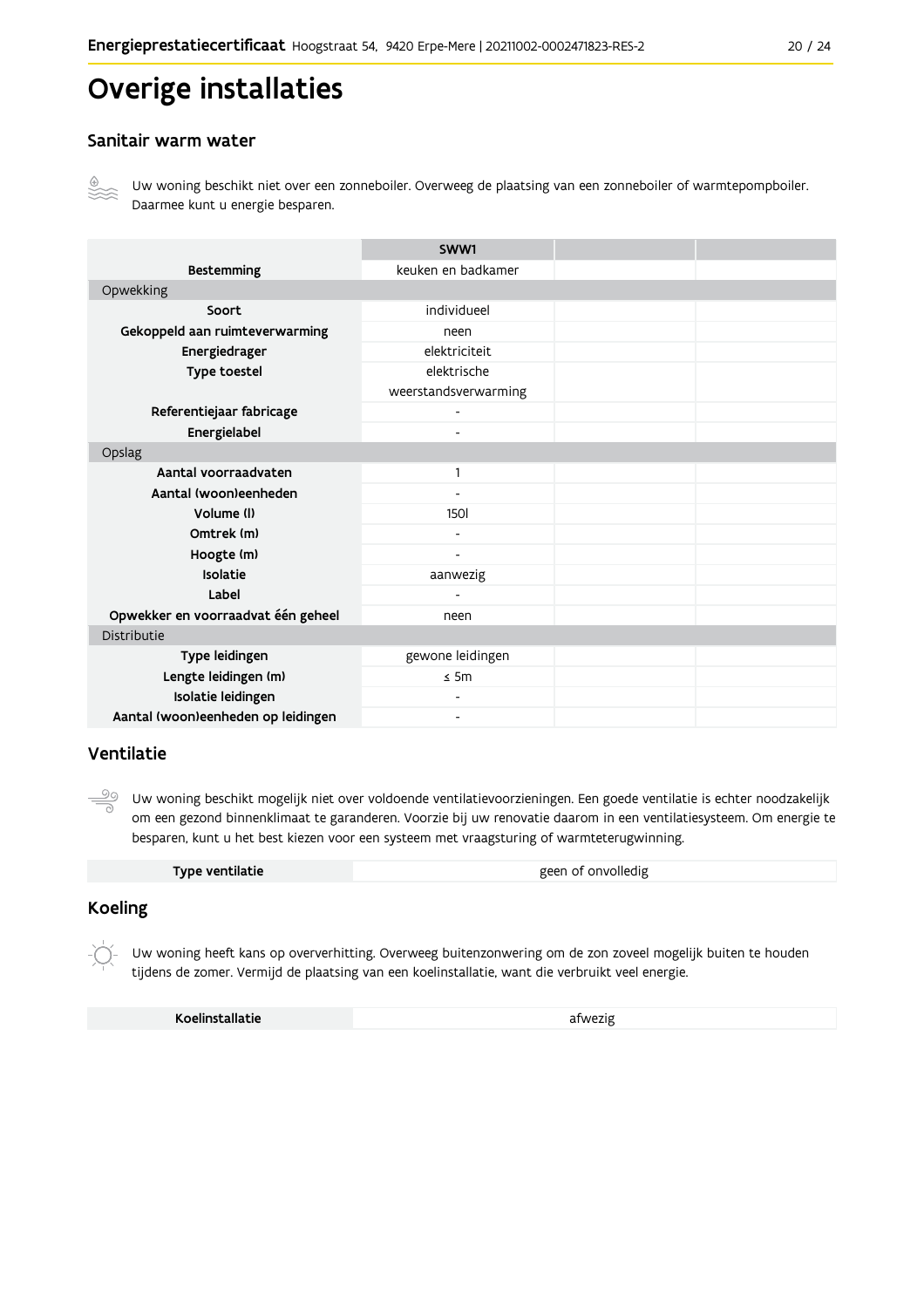## **Toelichting prijsindicaties**

### Deze toelichting beschrijft hoe de prijsberekeningen zijn opgemaakt.

De prijzen op het EPC zijn indicatieve gemiddelden die op geautomatiseerde wijze berekend zijn en afgerond zijn op 500 euro. Op basis van actuele gemiddelde eenheidsprijzen en de hoeveelheden die de energiedeskundige opgemeten heeft, berekent de software de prijsindicaties voor de aanbevolen werken. De prijsindicaties kunnen afwijken van de offerteprijzen van uw aannemer.

In de praktijk zijn vaak verschillende uitvoeringsmethodes mogelijk die niet evenveel kosten. Elke methode heeft voor- en nadelen. Het EPC oordeelt niet welke uitvoeringsmethode u het best kunt toepassen bij uw renovatie. Daarom geeft het een prijsindicatie voor de meest gangbare uitvoeringsmethode(s). Als er verschillende gangbare uitvoeringsmethodes zijn, toont het EPC de prijsindicatie voor de verschillende uitvoeringsmethodes.

De energiedeskundige controleert de prijsindicaties en de technische uitvoerbaarheid van de aanbevolen werken niet.

#### De berekening

De prijsindicaties op het EPC zijn geen volledige raming van uw renovatiebudget.

Renovatiewerken die geen betrekking hebben op de verbetering van de energieprestatie van uw woning (zoals een keuken- of badkamerrenovatie), worden niet in rekening gebracht.

In de tabellen verderop leest u welke kosten vervat zitten in de prijsindicaties en welke niet.

#### De aannames

Bij de berekening worden aannames gedaan (bijvoorbeeld: het dakgebinte is gezond; het onderdak is in goede staat; er is geen vochtprobleem in de muren; de muren hebben een standaardopbouw). Het is mogelijk dat de aannames niet van toepassing zijn op de specifieke toestand van uw woning. Dat kan ertoe leiden dat bijkomende werken nodig zijn, dat andere prijzen van toepassing zijn of dat bepaalde werken een specifieke techniek vragen. Het is ook mogelijk dat u de werken niet mag uitvoeren zonder vergunning. Vraag altijd advies aan een architect, aannemer of andere vakman. Werk samen met vakmensen die in orde zijn met de verzekeringsplicht, sociale en fiscale plichten.

#### De eenheidsprijzen

De gemiddelde eenheidspriizen die in de berekening gebruikt worden, zijn inclusief de kostpriis van standaardproducten van goede kwaliteit, plaatsingskosten, vervoerskosten, de stortkosten bij afbraak en 6% btw. Ze houden geen rekening met marktschommelingen of regionale prijsverschillen. Er wordt een meerprijs ingerekend voor kleine hoeveelheden en een minprijs voor grote hoeveelheden. De eenheidsprijzen zijn bepaald op basis van de volgende bronnen: Arch-index <2012-2017>, Aspen Index <2018>, UPA-BUA-Arch<2017> en overleg met vakmensen.

#### Meer informatie

Meer informatie over de prijsberekeningen vindt u op www.energiesparen.be.

#### In detail bekeken

Volgende kosten zijn te afhankelijk van de situatie en worden daarom bij geen enkele prijsindicatie in rekening gebracht:

- · Algemene overkoepelende kosten, zoals loonkosten van de architect of ingenieur en coördinatiekosten;
- Werfinstallaties:
- · Vergunningen, zoals een bouwvergunning of een vergunning voor de inname van het openbaar terrein;
- Toeslagen voor werken in bepaalde regio's en grootstedelijke contexten:
- · Moeilijke bereikbaarheid van (een deel) van het gebouw;
- · Obstructies door naburige percelen, gebouwen en bomen;
- · Cultuurhistorische context of elementen, erfgoed (want niet alle uitvoeringsmethodes zijn dan mogelijk);
- · Technische complexiteit ten gevolge van eigenaardigheden aan het gebouw;
- · Opmaak van een asbestinventaris en verwijderen van asbest;
- · Meerprijzen omdat de werken niet in één fase kunnen worden uitgevoerd.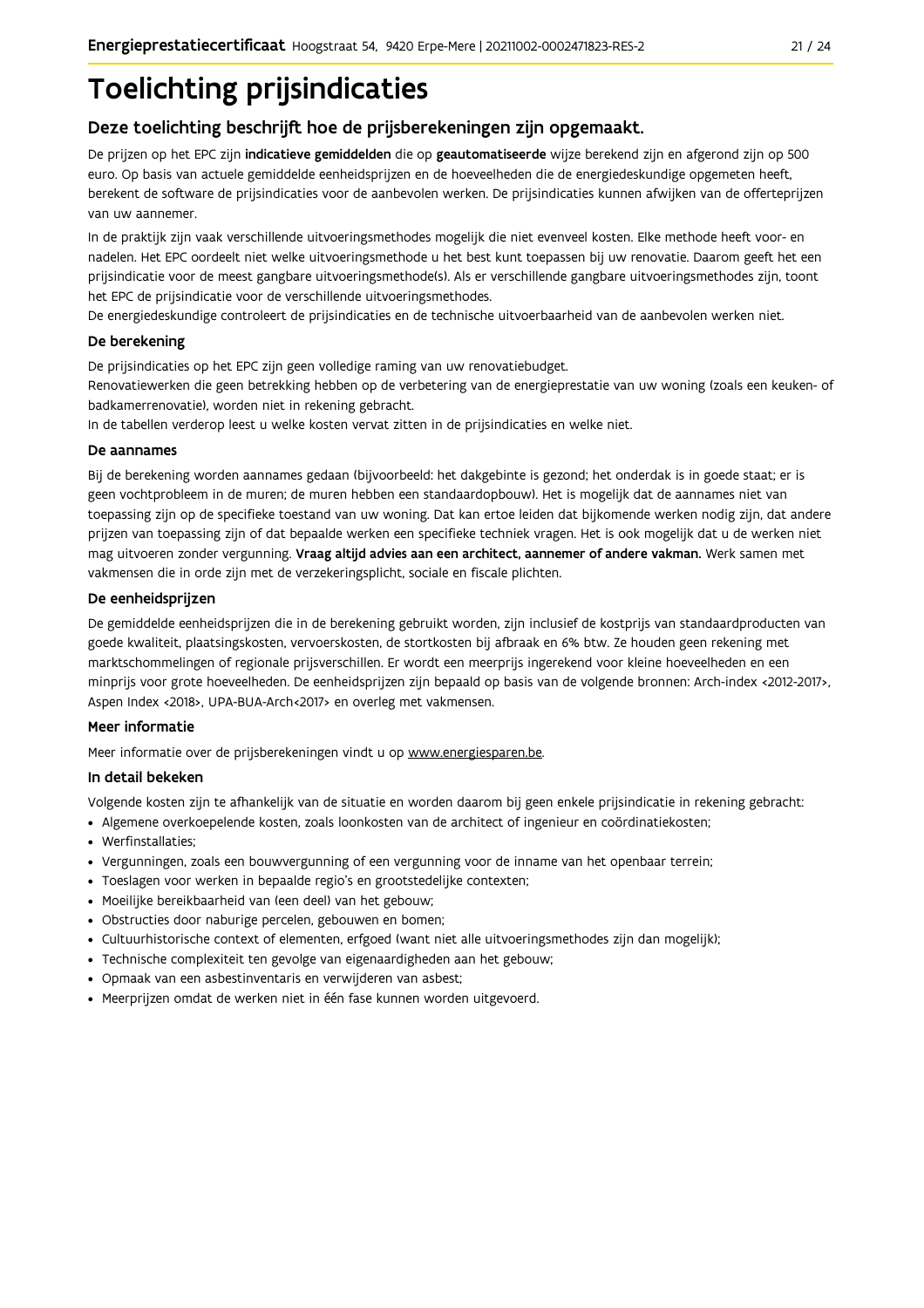In de onderstaande tabel wordt per maatregel aangegeven welke kosten wel en welke kosten niet zijn opgenomen in de berekening. Bij de werken die niet zijn inbegrepen, wordt aangenomen dat de werken niet altijd noodzakelijk zijn, of dat het element in goede staat is, gezond, stabiel, voldoende draagkrachtig, droog, correct geplaatst ...

Als u werken combineert, kan dit een prijsvoordeel opleveren.

|                                     | Inbegrepen werken                                                                                                                                                                                                                                                                                                                                                                                                                                                                                                                                                                                                                                                                                                            | Niet inbegrepen                                                                                                                                                                                                                                                                                                                                                                |
|-------------------------------------|------------------------------------------------------------------------------------------------------------------------------------------------------------------------------------------------------------------------------------------------------------------------------------------------------------------------------------------------------------------------------------------------------------------------------------------------------------------------------------------------------------------------------------------------------------------------------------------------------------------------------------------------------------------------------------------------------------------------------|--------------------------------------------------------------------------------------------------------------------------------------------------------------------------------------------------------------------------------------------------------------------------------------------------------------------------------------------------------------------------------|
| Muren<br>Isoleren aan de binnenkant | • Afbraak van vloerplinten en vensterbanken<br>• Afnemen en herplaatsen van aanwezige<br>radiatoren/convectoren, inclusief<br>aanpassingen aan leidingen<br>• Plaatsen van isolatie en dampscherm,<br>inclusief stijl- en regelwerk bij half-stijve<br>isolatieplaten<br>· Bij de onderbreking van isolatielaag door<br>binnenmuren: doortrekken van de isolatie<br>op de binnenmuren over minstens 1 meter<br>(koudebrug vermijden)<br>• Plaatsen van een standaard afwerking<br>(gipskartonplaten, geplamuurd en<br>geschilderd + stijl- en regelwerk), inclusief<br>vloerplinten en vensterbanken<br>• Aanwerken rond vensters en deuren<br>• Aanpassingen aan elektriciteitsbekabeling,<br>stopcontacten, schakelaars en | • Vochtonderzoek en vochtbehandeling<br>· Volledige afbraak binnenafwerking (vb.<br>behang en muurbepleistering)<br>• Plaatsen van muurdoorvoeren                                                                                                                                                                                                                              |
| Muren<br>Isoleren aan de buitenkant | wandverlichting<br>• Afzagen van bestaande dorpels<br>· Afbraak van regenwaterafvoerbuizen<br>• Vergroten van de dakranduitsprong bij een<br>deel van de gevels.<br>• Plaatsen van isolatie<br>• Plaatsen van een standaardgevelafwerking = $\vert$<br>gemiddelde van<br>· Sierbepleistering 25 mm (mineraal<br>gebonden)<br>• Vezelcementplaten<br>• Houten beplanking (ceder en merbau)<br>$\bullet$ Strokenbekleding met laminaat 8 mm<br>• Thermisch veredeld hout<br>• Steenstrips<br>Aanwerken rond vensters en deuren<br>• Plaatsen van muurdoorvoeren<br>• Plaatsen van nieuwe dorpels<br>• Plaatsen van regenwaterafvoerbuizen<br>• Stellingen (vanaf twee verdiepingen)                                            | · Uitvlakken van de muren<br>• Aansluiting met reeds aanwezige dakisolatie<br>• Afbraak van de gevelsteen bij spouwmuren<br>• Aanpassingen aan buitenaanleg,<br>buitenkranen, buitenverlichting<br>$\bullet$ Aanpassingen aan luifels, dakgoten,<br>zonwering en luiken<br>• Afwerking bij muren die grenzen aan een<br>onverwarmde binnenruimte zoals een<br>garage of kelder |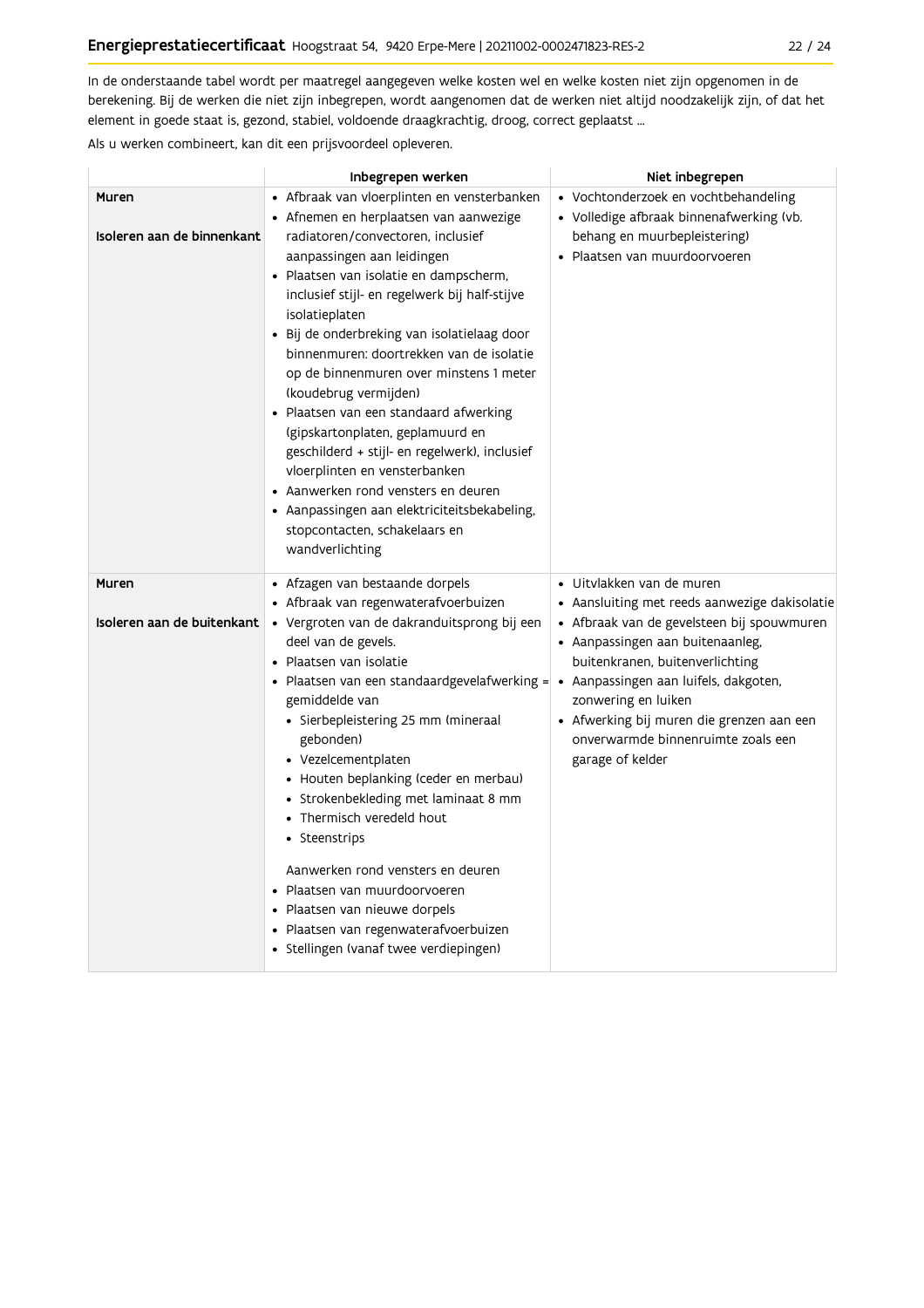| Vloeren op volle grond                                       | • Afbraak van vloerbekleding en vloerplinten<br>• Afbraak van eventueel aanwezige<br>isolatielaag, isolerende mortel of uitvullaag<br>• Afbraak van dekvloer (chape) en eventueel<br>vochtscherm<br>• Afbraak van een funderingsplaat<br>• Afgraven van grond (25 cm diep)<br>· Plaatsen van gewapende betonplaat (15 cm)<br>· Plaatsen van vochtschermen en isolatie<br>· Plaatsen van een gewapende dekvloer<br>(chape)<br>· Plaatsen van een standaard vloerafwerking<br>inclusief plinten = gemiddelde van<br>• Keramische tegels (alle formaten)<br>· Parket (bamboe, beuk)<br>• Laminaat parket<br>• Wollen vast tapijt met ondertapijt<br>• Lineoleum | • Stabiliteitsonderzoek<br>· Plaatsen van gestabiliseerd zand<br>• Grondsanering<br>• Verwijderen van ondergrondse massieven<br>• Speciale funderingswerken<br>(onderschoeiingen,)<br>· Plaatsen van een uitvullaag<br>• Verwijderen, vernieuwen of verplaatsen van<br>riolering, leidingen en kabels (o.a.<br>elektriciteit, sanitair)<br>• Afbraak en plaatsing van vloerverwarming |
|--------------------------------------------------------------|--------------------------------------------------------------------------------------------------------------------------------------------------------------------------------------------------------------------------------------------------------------------------------------------------------------------------------------------------------------------------------------------------------------------------------------------------------------------------------------------------------------------------------------------------------------------------------------------------------------------------------------------------------------|---------------------------------------------------------------------------------------------------------------------------------------------------------------------------------------------------------------------------------------------------------------------------------------------------------------------------------------------------------------------------------------|
| Isoleren aan de onderkant<br>(vb. boven een                  | Vloeren niet op volle grond • Plaatsen van vochtbestendige isolatie,<br>inclusief stijl- en regelwerk bij half-stijve<br>isolatieplaten<br>• Plaatsen van een standaard                                                                                                                                                                                                                                                                                                                                                                                                                                                                                      | • Aanpassingen aan de verlichting<br>· Aanpassingen aan kabels en leidingen die<br>bevestigd zijn tegen de vloer (deze kunnen<br>in de isolatie ingewerkt worden)                                                                                                                                                                                                                     |
| (kruip)kelder, garage of<br>carport, uitkragende<br>vloeren) | buitenafwerking (alleen bij vloeren boven<br>een onverwarmde ruimte, zoals een garage<br>of boven een buitenruimte) = gemiddelde<br>van<br>· Gipskartonplaten (geplamuurd en<br>geschilderd)<br>· Verniste houten planken (Meranti, Rood<br>Noors Grenen)                                                                                                                                                                                                                                                                                                                                                                                                    | Er wordt aangenomen dat de (kruip)kelder<br>toegankelijk is voor werken; anders gelden er<br>andere uitvoeringswijzen en prijzen. Deze zijn<br>niet in dit EPC opgenomen.                                                                                                                                                                                                             |
| Beglazing vervangen                                          | • Afbraak en plaatsing beglazing<br>· Ventilatieroosters bij een deel van de<br>vensters (tenzij mechanische ventilatie<br>aanwezig is)<br>• Een hijstoestel                                                                                                                                                                                                                                                                                                                                                                                                                                                                                                 | • Herstellingen aan binnen- of<br>buitenafwerking<br>· Plaatsen van dichtingsvoegen met de gevel<br>· Toeslag voor veiligheidsglas bij vensters in<br>gevels                                                                                                                                                                                                                          |
| Vensters vervangen                                           | · Afbraak en plaatsen van nieuwe draai-kip<br>vensters (gangbare maten en vormen,<br>gemiddelde prijs van hout, aluminium en<br>PVC)<br>· Plaatsen van ventilatieroosters bij een deel<br>van de vensters (tenzij mechanische<br>ventilatie aanwezig is)<br>· Plaatsen van nieuwe vensterbanken<br>· Plaatsen van dorpels bij de vervanging van<br>glasbouwstenen door vensters<br>• Herstellingen aan binnen- of<br>buitenafwerking<br>· Plaatsen van dichtingsvoegen met de gevel<br>• Een hijstoestel                                                                                                                                                     | · Toeslag voor bijzondere afmetingen en<br>vormen<br>• Toeslag voor bijzonder beslag, sloten of<br>beglazing met specifieke eigenschappen of<br>versieringen<br>· Rolluiken en rolluikkasten<br>• Vliegenramen                                                                                                                                                                        |